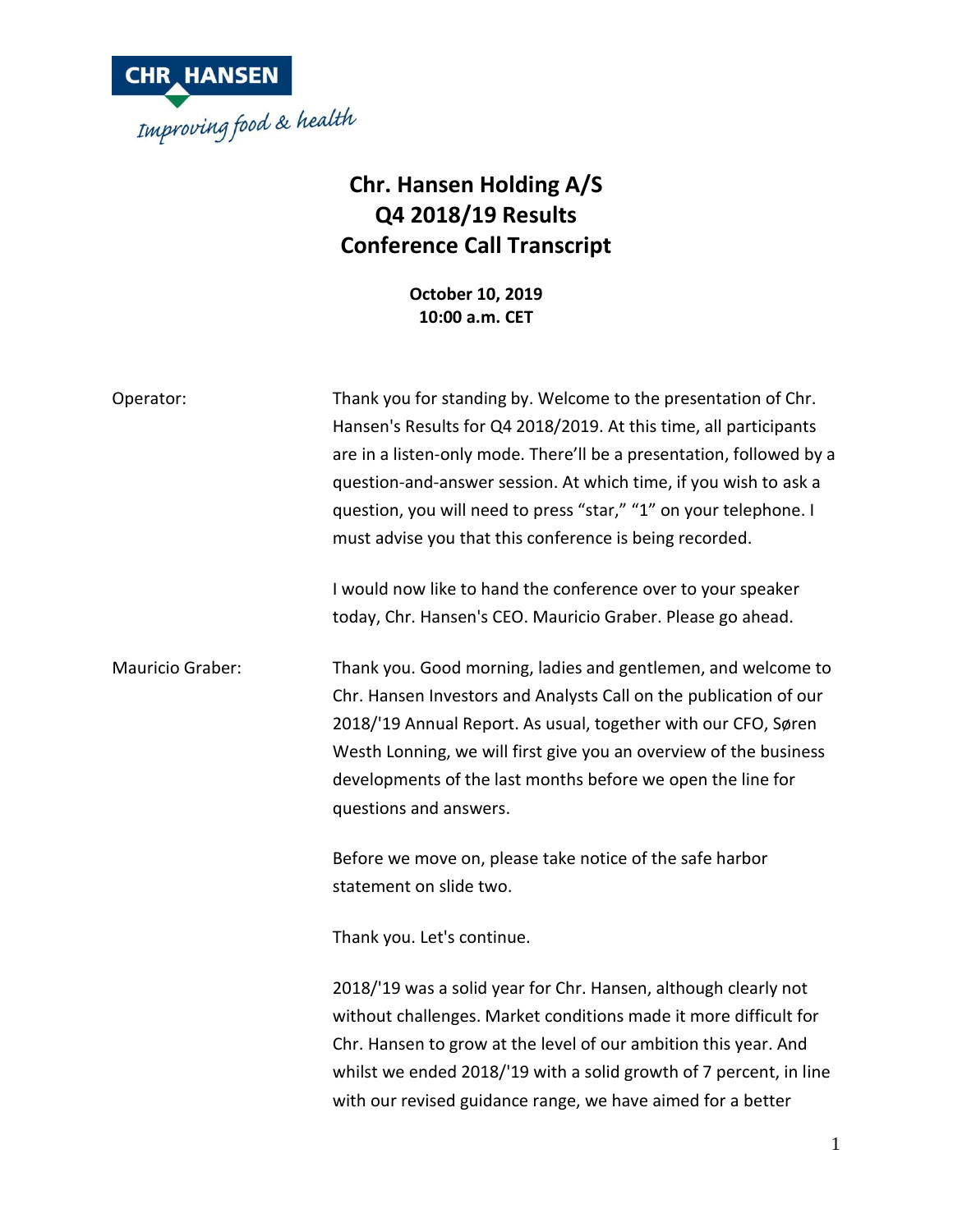

finishing, particularly in Natural Colors and Food Cultures & Enzymes.

There is no doubt that for a growth company like Chr. Hansen, a quarterly organic growth number of 2 percent is clearly not what we aspire for, nor what our investors expect from us. Macroeconomic headwinds in emerging markets, raw materials price declines in natural color pigments and customer dynamics negatively impacted our performance in the second half of the year.

However, we must also be self-critical and acknowledge that in certain parts of the business, we simply did not live up to our own expectations and could have done a better job at delivering good results, for example, in Natural Colors, in Animal Health and in Food Cultures & Enzymes specifically in Asia Pacific.

Considering the softer top line performance then, we are satisfied that we deliver on our quarter two financial guidance metrics. EBIT before special items came in at 29.6 percent, 40 basis points above last year. The increase was mainly driven by scalability benefits from our Copenhagen site expansion that was largely offset by investments in our lighthouses and other strategic priorities.

Free cash flow before acquisition and special items grew by 17 percent to EUR 229 million with a sizable contribution from the sales and leaseback of our headquarters here in Horsholm.

To dive a bit more into the Q4 dynamics, please turn to the next slide. As expected, the fourth quarter, we saw a meaningful slowdown across all three businesses with different moving parts.

Let me start with Food Cultures & Enzymes. We delivered 3 percent organic growth in Q4, leading to 8 percent for the full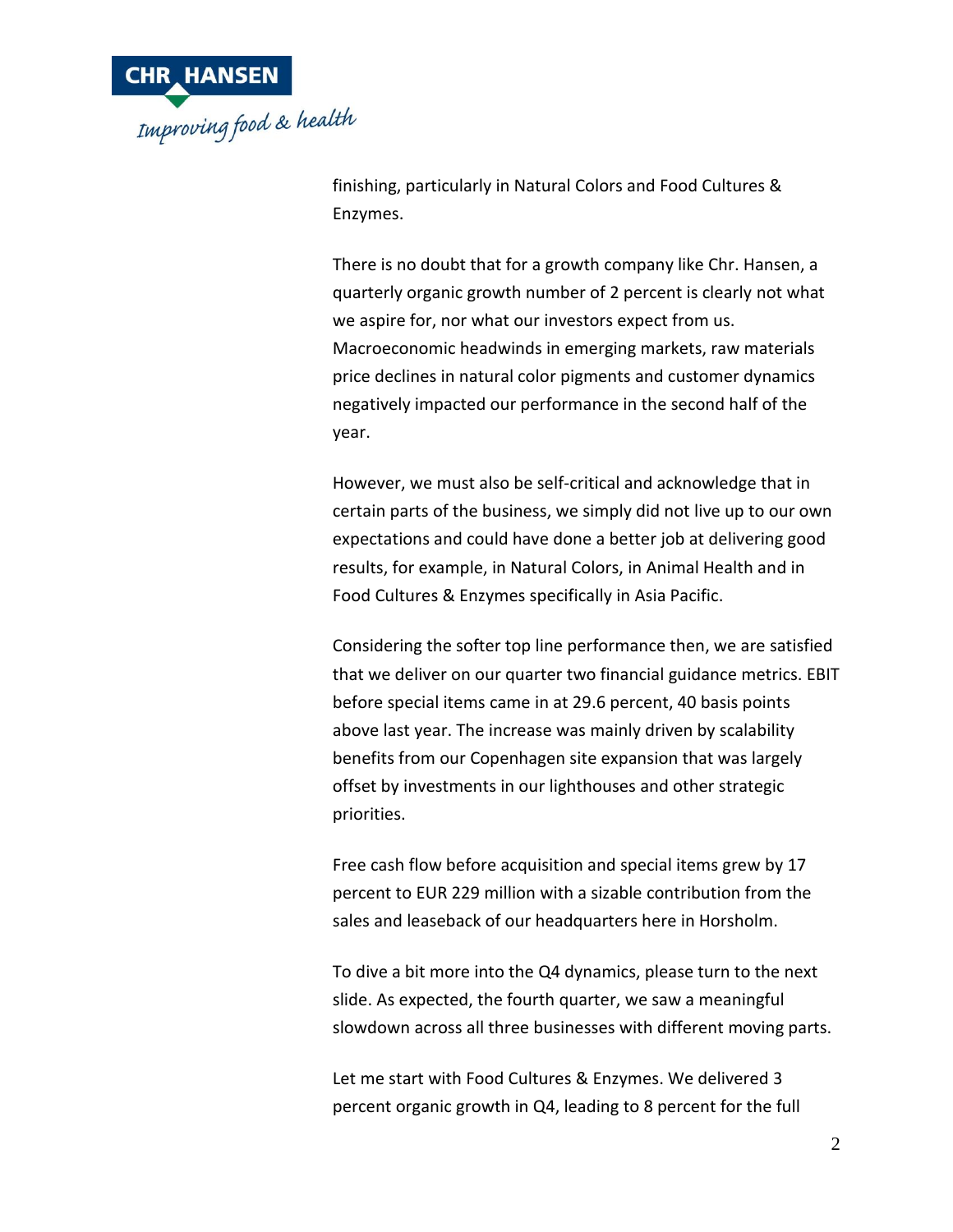

year, slightly below our guidance. In line with our expectations, the tailwind from euro pricing faded in the fourth quarter, but we saw a further deceleration in volume growth slightly beyond what we anticipated.

Whilst our core categories of cheese, fermented milk and enzymes delivered solid growth in line with our long-term ambition, our probiotic business, which has a sizable exposure to the Chinese market, continued to be challenged, and bioprotection did not deliver the growth that we have hoped for. We have always said that it's not a straight line to reach the lighthouse target, but it does also become clearer over the last 12 months that we need to step up our effort in bioprotection. So, excluding probiotics and bioprotections, FC&E performed very well and in line with the growth model.

But it is also true that we saw headwind from emerging market intensify. Particularly in Latin America, Middle East and China, some of our customers are increasingly under pressure to realize cost savings as end consumers are looking for more affordable products. This creates a headwind for us. But let me note that it also creates an opportunity to help them drive efficiencies with our products.

Turning to Health & Nutrition. With 9 percent organic growth for the year, we delivered on our guidance for 2018/'19, but we also saw a noticeable decline to 4 percent organic growth in Q4. Most of this step-down is related to timing in Plant Health business, which has had a great year. So, while this decline in Q4 for Health & Nutrition may have come as a surprise to you, it's purely related to order patterns.

Dynamics in Human Health are unchanged with infant formula driving growth globally both in Q4 and for the full year. For dietary supplements, we continue to see market growth in large sales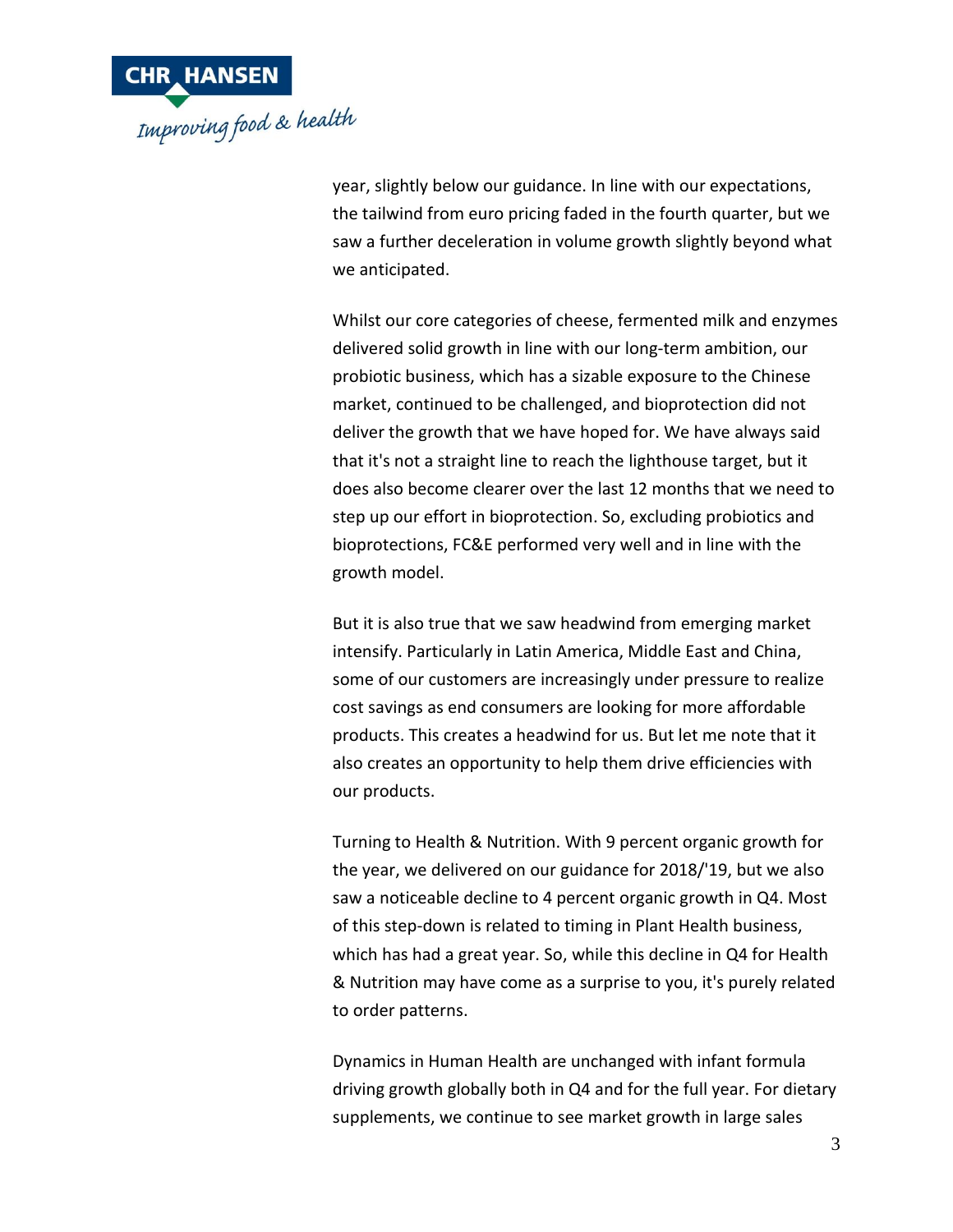

markets like the U.S. below historic levels, which is why it will be increasingly important for us to expand our product offering and customer base.

In Animal Health, I am pleased to report that in the U.S., we have seen further signs of improvement in the underlying market in Q4. However, what is more important than farmer economics is our ability to drive sales and strengthen our market position. And with a fresh view from our new leader in Animal Health, we concluded that we need to put more emphasis on self-execution and distributor management.

Moving on to Natural Colors. We ended the year below guidance at 3 percent organic growth because we saw a further erosion in business with negative minus 2 percent organic growth in Q4. Our large exposure to annatto and carmine, where prices are down 30 percent year-on-year, almost at historical low level, hurts us particularly in Latin America but also in EMEA. To put it into perspective, excluding annatto and carmine, our Natural Color business would have grown 7 percent for the full year.

But the weakness in Natural Colors was not only related to raw material price declines. The Middle East, which was supposed to be a growth driver for this year, contracted. And whilst our business in coloring foods grew strongly, we did not secure as much new business in Europe as we have planned for. The difficult macroeconomic environment in emerging markets is clearly visible when you look at our regional numbers.

Please turn to the next page. Our largest region, Europe, Middle East and Africa, declined minus 2 percent in Q4 and thus delivered a 4 percent growth for the full year.

Momentum across all three segments slowed compared to Q3. In Food Cultures & Enzymes, growth in the core dairy business was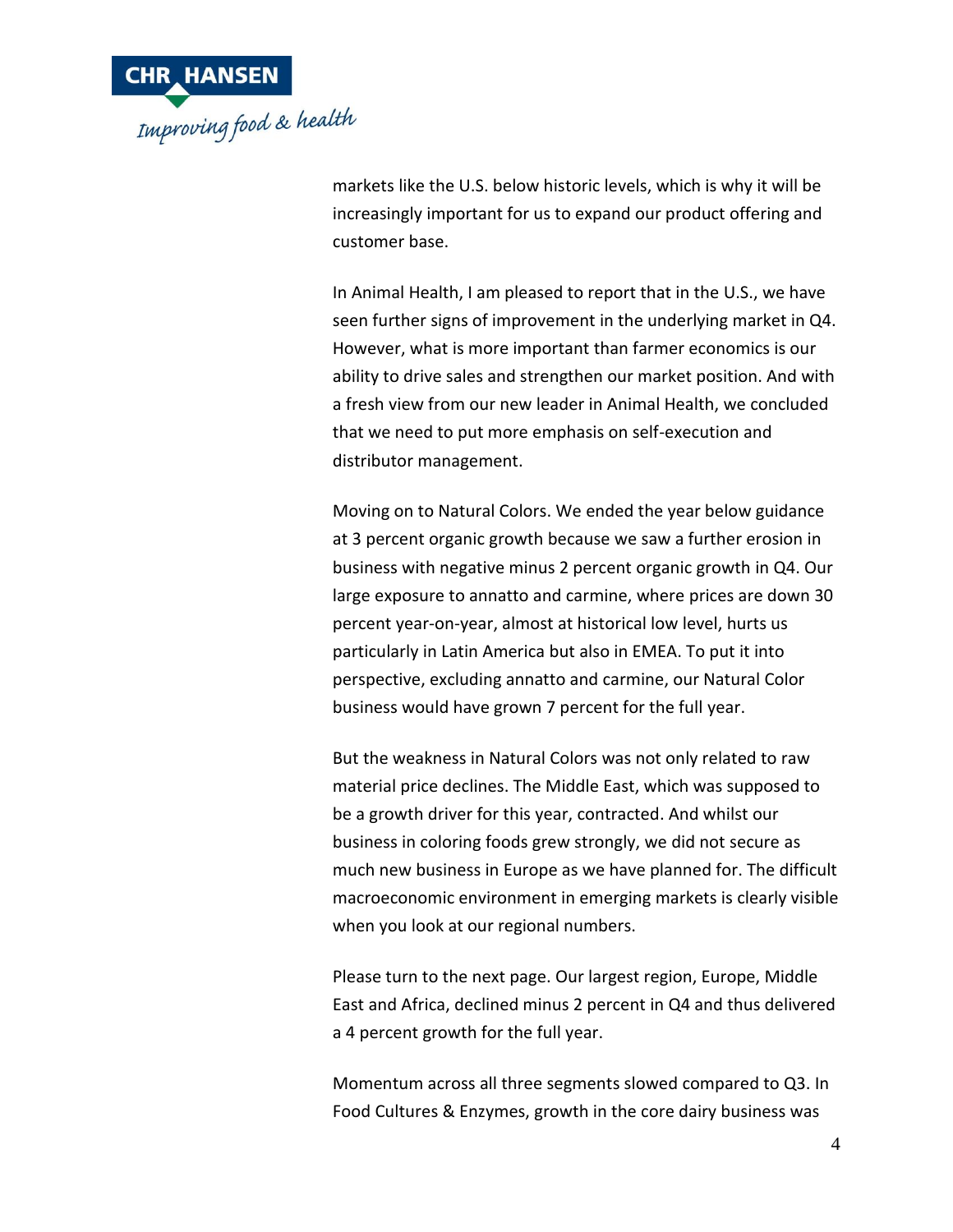

offset by weaker demand in Turkey and Middle East as well as lower probiotic sales and a decline in wine cultures due to a late season.

In Health & Nutrition, we saw a decline in the business, but that was mostly because of timing of orders in Animal and Human Health business.

Lastly, Natural Colors declined because of the already mentioned weakness in the Middle East and its carmine and annatto exposure.

In contrast to EMEA though, North America developed quite positively in Q4. Organic growth was 9 percent in the fourth quarter, leading to 7 percent for the year. Whilst growth in Food Cultures & Enzymes came slightly – came down slightly because of less momentum in cheese and a decline in probiotics, Health & Nutrition grew strongly driven by both Animal and Human Health. And in Natural Colors, we see double-digit growth in North America driven by the large conversions – wins that we have already talked about earlier this year.

Finally, in Latin America, growth came down to 2 percent in Q4, leading to 21 percent for the year. Excluding Europe pricing, organic growth in the quarter was minus 2 percent. While growth in Food Cultures & Enzymes was strong except for Argentina, Health & Nutrition declined largely because of order patterns in Plant Health and Natural Colors was impacted by raw material price declines and general lower demand for Natural Colors in the challenging economies of Latin America.

Lastly, coming to Asia Pacific. Organic growth was in line with last quarter, leading to 3 percent organic growth for Q4 and 4 percent for the full year. While Natural Colors faced another soft quarter and momentum in Health & Nutrition was impacted by the African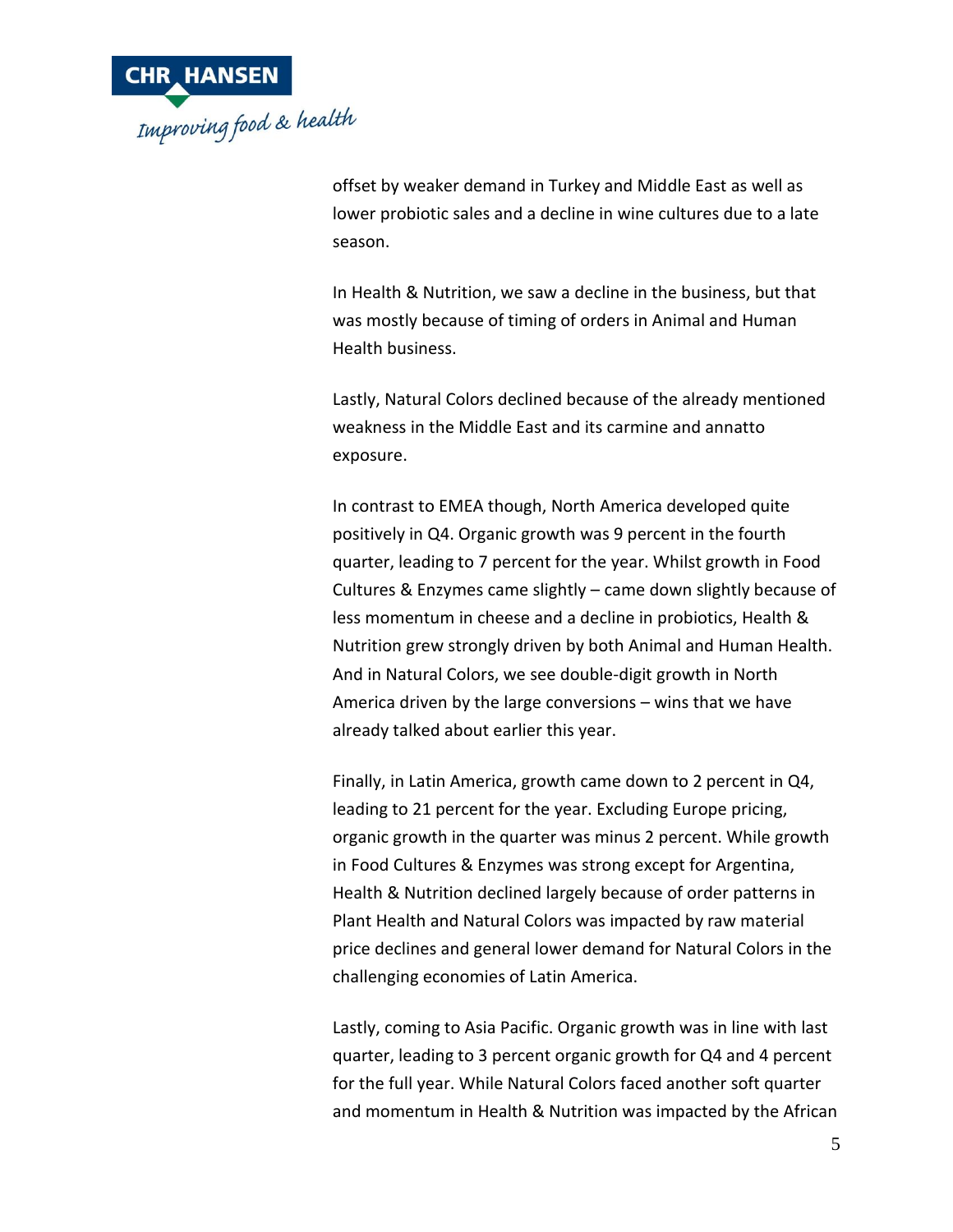

swine fever and less momentum in dietary supplements. We saw improved growth in Food Cultures & Enzymes and no further deterioration as some may have feared. Food Cultures & Enzymes in China grew slightly, though solid growth in fermented milk was largely offset by the continued weakness in dairy probiotics.

It should also be noted, the comparable for Q4 was slightly easier as we saw the slowdown in China start at the end of the last financial year, meaning that the overall market dynamics that we discussed in depth last quarter are unchanged. So all in all, a more challenging market environment for Chr. Hansen and a fourth quarter that clearly fell short of our ambition. However, we strongly believe that Chr. Hansen should not only be judged by the performance of a single quarter but equally on the merits of our long-term opportunities.

And if you turn to the next page for our Nature's number one strategy update, you can see that over the last 12 months, we've made good progress in further developing the business and building a solid foundation for Chr. Hansen industry-leading growth trajectory.

The technology that we master, our microbial platform, is incredibly powerful. And having been in business for more than 145 years, Chr. Hansen has a huge competitive advantage. We are only now starting to understand which role bacteria play in our daily life beyond fermenting food and which business opportunities can arise from our collection of around 40,000 strains, whether it is in improving health or making agriculture more sustainable. Not least, the recognition that we received from Corporate Knights as the World's Most Sustainable Company in the World is a testimony to the area of good bacteria that lies ahead of us.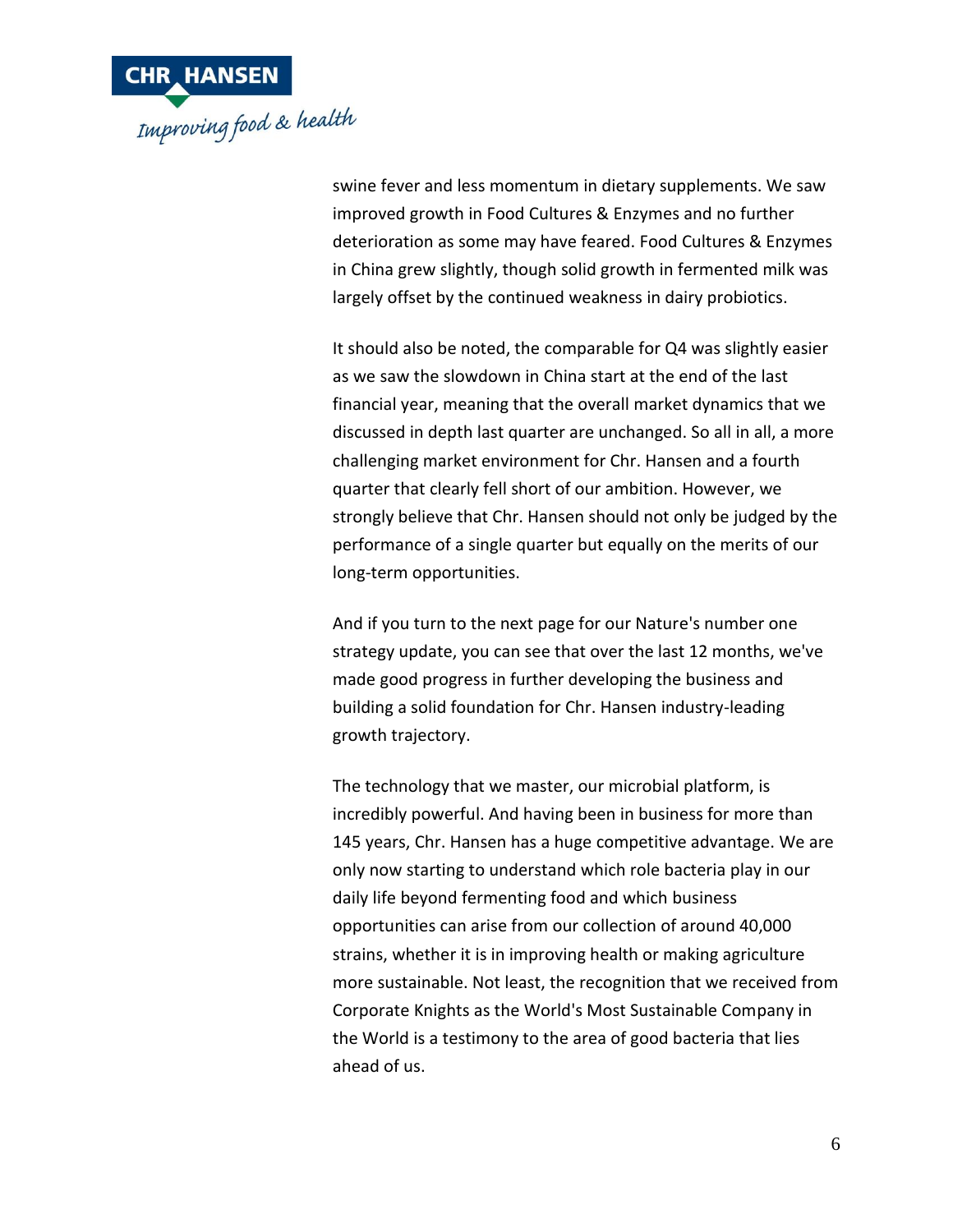

If we look at the progress in our segments one by one. For Food Cultures & Enzymes, it's all about leveraging the full potential, and I see ample room for us to further grow our business, both in the existing categories via upselling and innovation but also and increasingly so in the new adjacencies like bioprotection, fermented beverage and plant-based alternatives. And we are making good progress here. The Sweety culture for low sugar yogurts or the CHY-MAX Supreme enzyme which allows cheese makers to achieve a meaningful yield increase in their production, are two really good examples of launches that came out of the R&D pipeline recently.

Digital services are another promising field that we're developing and even though it's still very early days.

Lastly, 2018/'19 was also a good year for our plant-based alternative business. We are receiving more request (and briefs) also from large brand owners that want to enter this fast-growing segment.

Turning to Health & Nutrition. I'm really excited to talk about our human microbiome lighthouse, where we reached a huge milestone by signing the joint venture with Lonza, our newly formed company now called BacThera, which we'll operate as a contract manufacturer for live biotherapeutics, received antitrust approval at the end of August. With that, we have started to upgrade our existing facilities here in Horsholm and equip our labs in Basel and expect to complete the first wave of investments by December 2020. However, already now we can start doing preclinical work and have good discussions with first potential customers.

Our second lighthouse in Health & Nutrition, namely Plant Health, as already mentioned, had a fantastic year. We continue to roll out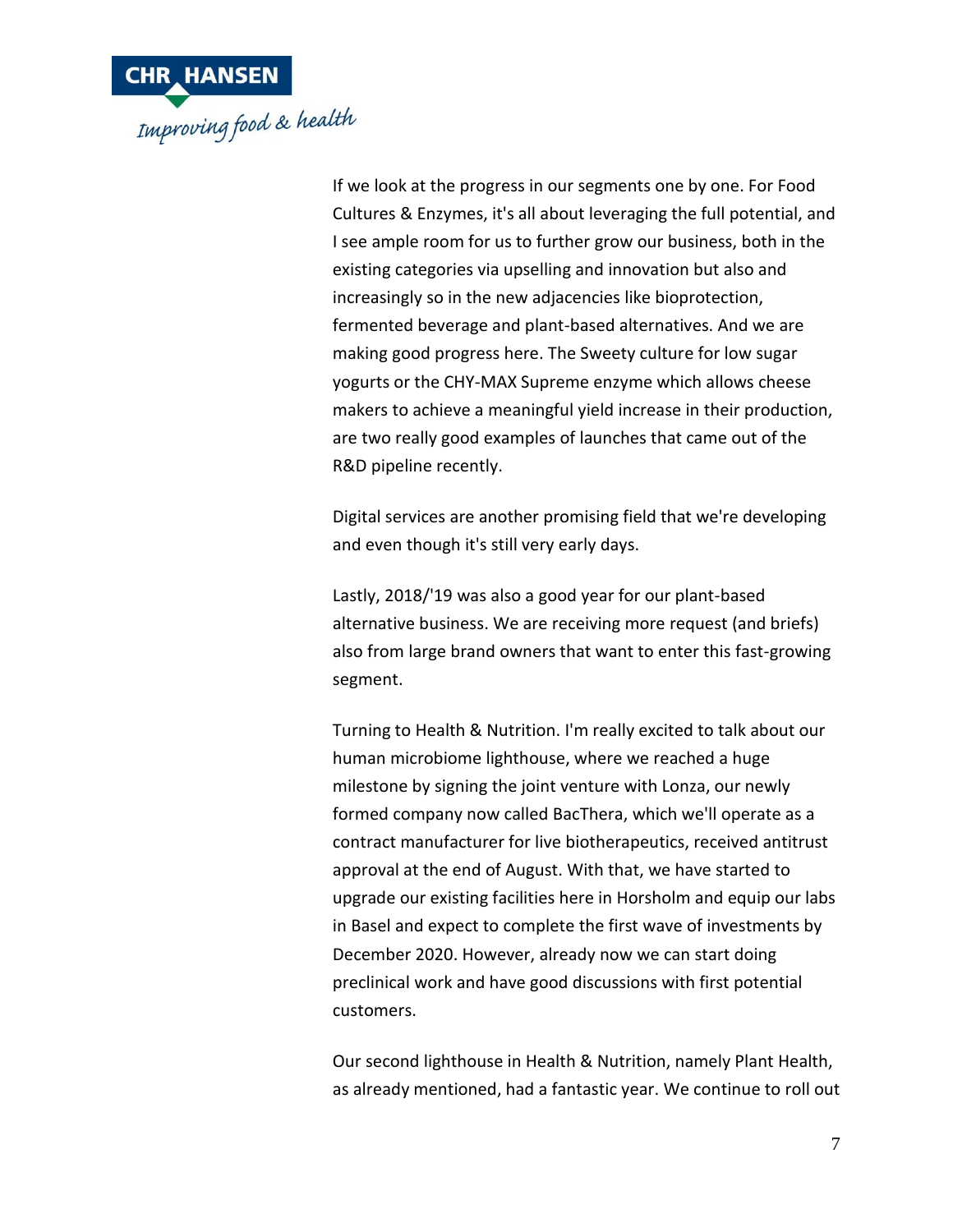

products in Latin America, and I am very proud to report that we also generated first sales outside of sugarcane this year.

With regard to the U.S. market entry, we now have all registrations in place to start selling, and first trials with distributors are ongoing. To further advance our R&D pipeline, we also opened a new lab here close to Copenhagen where we will work on screening and strain improvement for the next generation of plant probiotics.

In Natural Colors, we continue to strengthen our portfolio with the launch of the HANSEN SWEET POTATO and coloring food alternatives to carmine and synthetic red. And we also launched a new pet food range that was very well received by the market.

And with this, I would like to hand it over to Soren for a further deep dive into the segment numbers and group financials.

Søren Westh Lonning: Thank you, Mauricio, and good morning also from my side.

Food Cultures & Enzymes ended the year on a soft note with only 3 percent organic growth in Q4 leading to solid 8 percent organic growth for the full year. Whilst pricing remained intact in Q4 with 1 percent, despite increasing cost pressure from some customers, volume growth came down to 2 percent and that was because of the already-mentioned weakness in probiotics and bioprotection that largely offset solid growth in our core categories: fermented milk, cheese, enzymes and meat, which grew in line with our longterm financial ambition.

In probiotics, our sales in North America and EMEA were negatively impacted by large-volume brands losing market share. And whilst we've had good wins with new brands, also in plantbased alternatives, the volumes are still very small with the net impacting negative for us.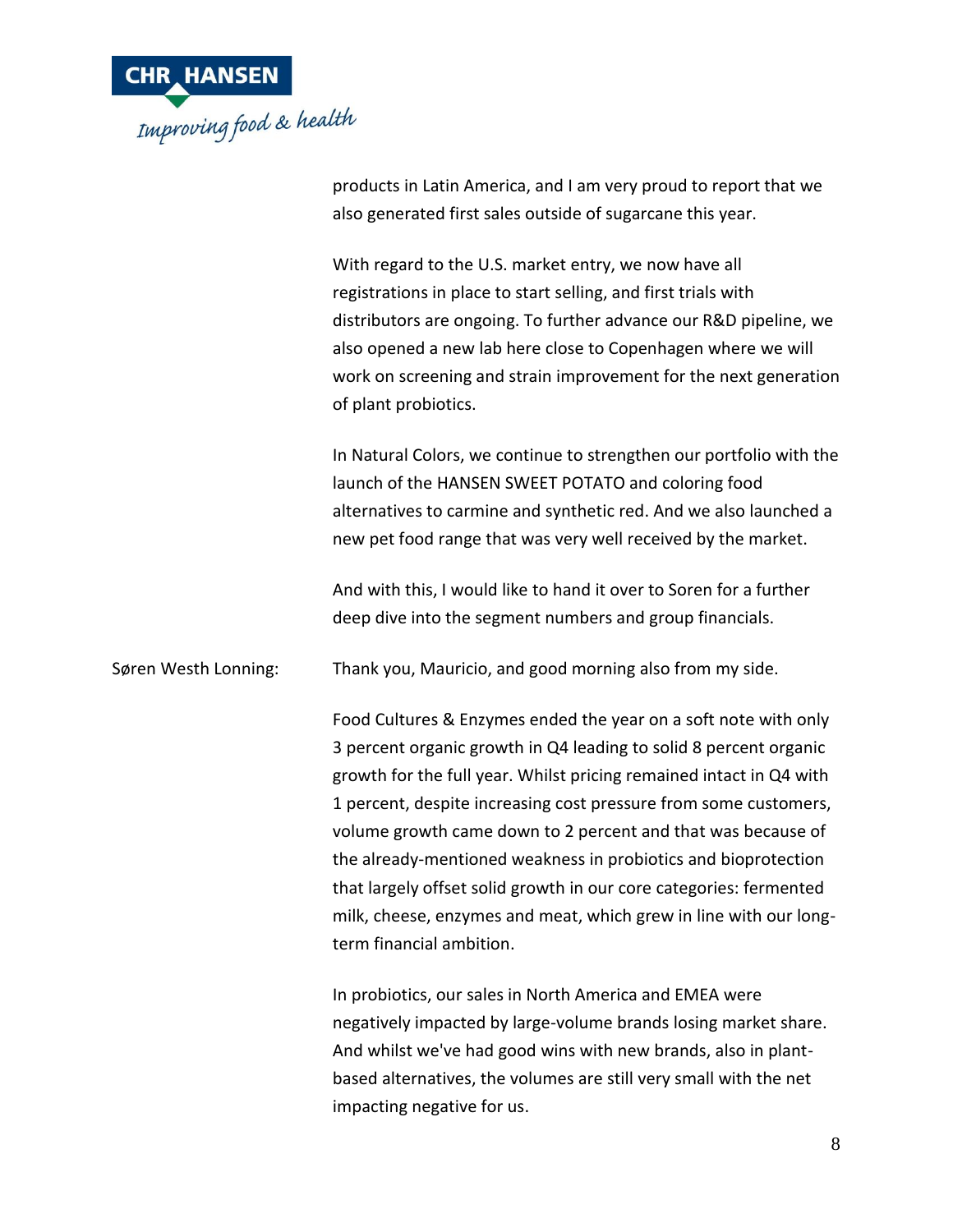

In addition, China, our largest dairy probiotic market, declined but not because of the entrance of new players but mainly because of the preference shift of consumers, which we believe is partly driven by the increase in food inflation in China. As we have talked about last quarter, we have equally strong positions in both ambient and chilled yogurt, but upselling opportunities in the ambient space, which is gaining share, are more limited, which is why the shift in consumer preferences has a negative revenue mix impact for us.

In bioprotection, we delivered double-digit growth for the full year, but Q4 was soft as we had a high comparable from the rampup of the second generation last year but also because we saw a decline within the cheese segment, which offset most of the growth in fermented milk and meat.

So overall, we saw solid growth in our core business in line with the long-term growth model but a negative impact from our added functionalities categories.

Looking at profitability for the business area. The relatively low revenue growth affected our EBIT margin for Food Cultures & Enzymes, which decreased by 1.4 percentage point in Q4 to 38 percent. Furthermore, there was an impact from strategic investments and inventory reductions at our sites which were only partly offset by underlying scalability in production.

For the full year, the EBIT margin was on par with last year as investments in bioprotection, digital and other strategic initiatives offset the scalability benefits of about 1 percentage point from our Copenhagen site expansion.

Coming to Health & Nutrition on the next page. Human Health delivered solid organic growth, both for the quarter and the full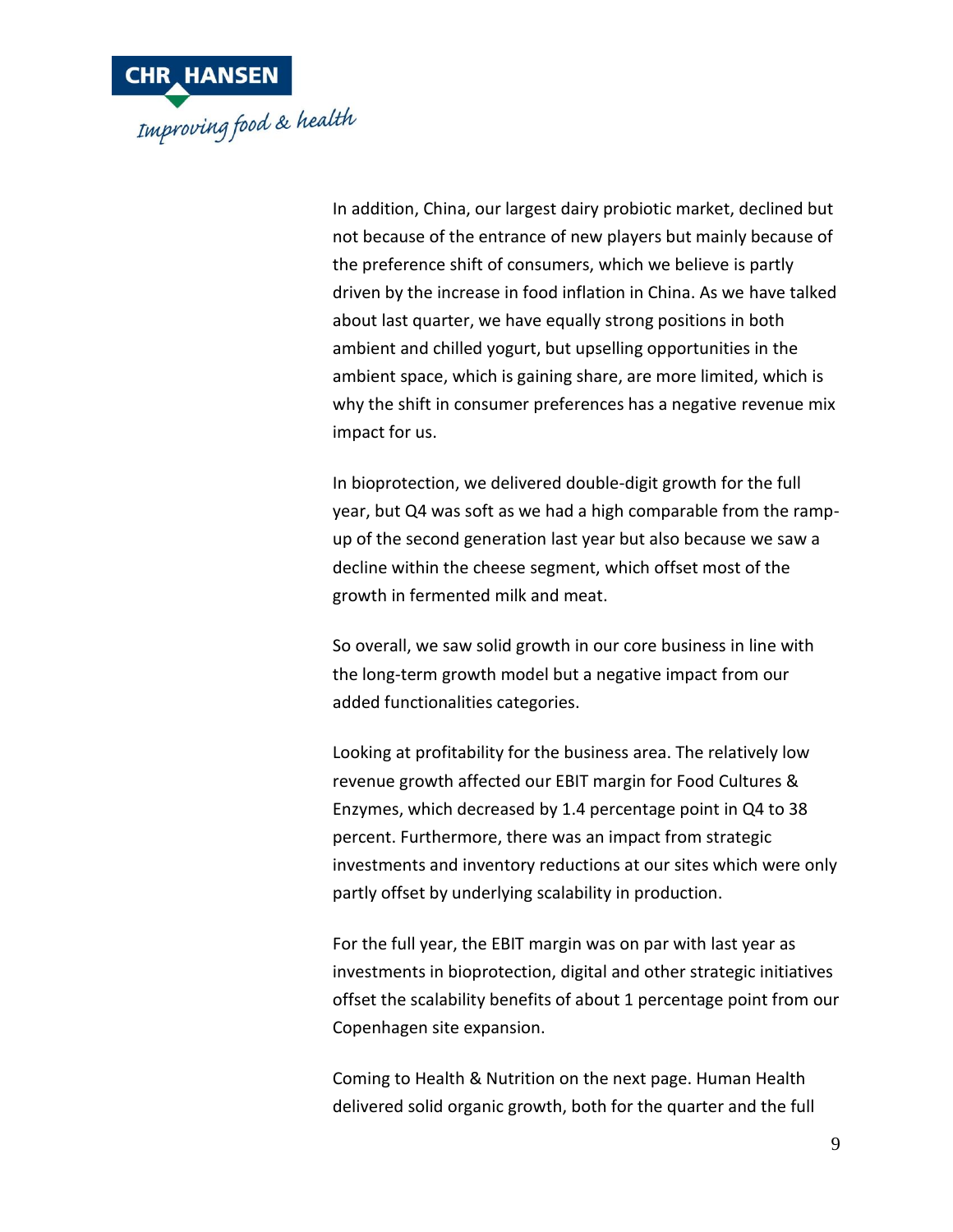

year. Whilst in Animal Health, we saw a further improvement in Q4 leading to overall good growth for the year.

Plant Health reported very strong growth for the year, but order patterns led to a decline for Q4. And I can already now flag that we will also see an impact next quarter.

Within Human Health, infant formula continued to be the main growth driver globally with strong growth both in Q4 and for the full year. Dietary supplements declined in Q4 and was flat for the full year, with the main drivers for Q4 being slower market growth in the U.S., order patterns in EMEA and lower promotion activities by customers in Asia Pacific. Please note that the strong growth in dietary supplements that we saw in North America in Q4 was mostly because of timing of orders and will reverse next quarter.

In Animal Health, all species contributed to solid growth in Q4 with a very positive development in cattle in the U.S. market, whilst our APAC business was challenged by African swine fever, and EMEA was impacted by timing of orders in our silage business.

If we look at the margin development for Health & Nutrition, the EBIT margin in Q4 and for the full year improved driven by favorable product mix and a small contribution from currencies, which were partly offset by strategic investments.

Let's continue with Natural Colors on the next slide, and we can keep this short as we have already talked about the main drivers. As already said, organic growth in Natural Colors decelerated further to minus 2 percent in Q4 and 3 percent for the full year. And whilst we continue to see strong growth in our premium segment, coloring foods, this was not enough to offset the impact from declining raw material prices and softer demand in emerging markets.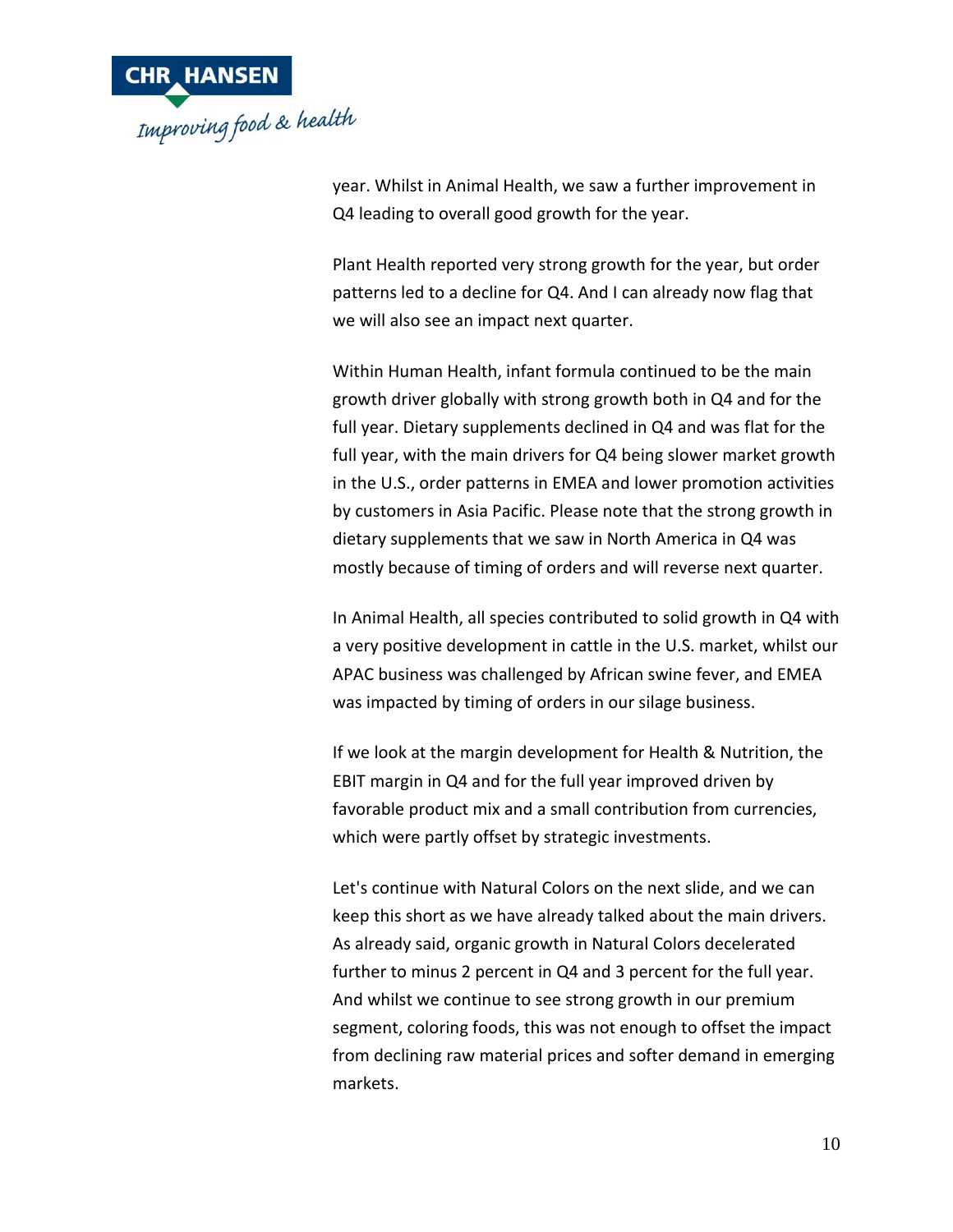

Whilst the top line performance is clearly not satisfactory, we managed to achieve a solid improvement in the EBIT that grew by 8 percent in FY '19, also by deliberately passing on some lowmargin business and maintaining an attractive return on invested capital. And as I keep emphasizing, these are the most important metrics for this business.

To get organic growth in Natural Colors back on track next year, we have restructured the sales organization in Europe and APAC to better serve the specific demands of our customers, and this is what you see reflected in the Q4 margin together with an unfavorable impact from currencies. The EBIT margin came in at 13.4 percent compared to 15.3 percent last year. For the full year though, we saw an increase to 12.7 percent driven by operational efficiencies and lower raw material cost that was partly offset by the organizational changes and currencies.

Moving on to the group financials on the next page. Group organic growth came in at 7 percent for the year with the volume component of 5 percent and a 2 percent contribution from price. The impact from currencies on the top line was minus 1 percent, whilst the effect from the Hundsbichler acquisition was immaterial.

If we look at profitability drivers, gross margin improved by 1.3 percentage point year-on-year driven by all three business segments, whilst operating expenses increased by 1 percentage point to 26.6 percent of revenue due to the continued investments into Nature's number one initiatives. Overall, this led to an EBIT margin before special items of 29.6 percent for the year, up 40 basis point. The impact from currencies was overall immaterial. In Q4, the EBIT margin before special items was 33.3 percent compared to 33.8 percent last year mainly because of lower volume growth combined with the strategic investments.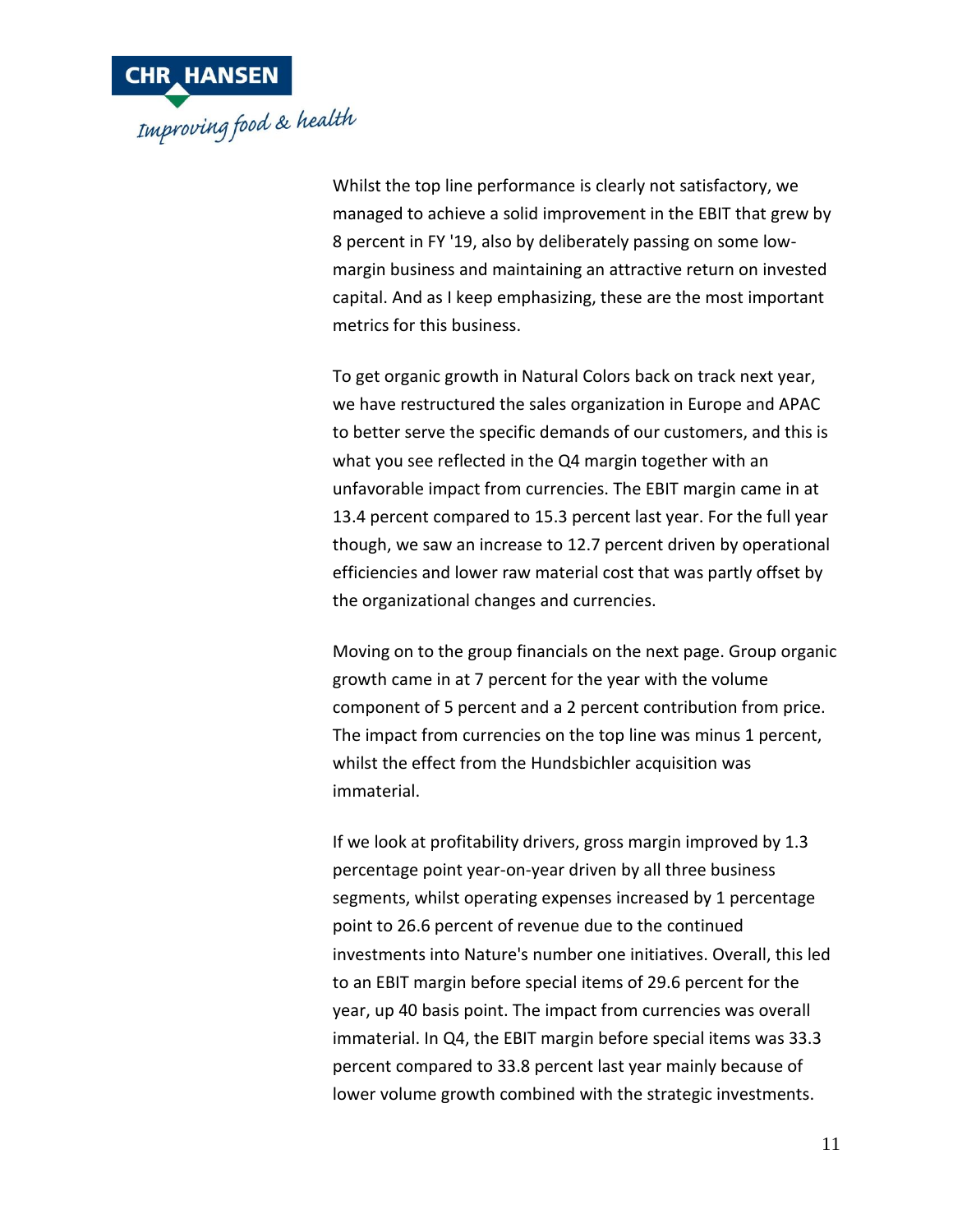

Turning to the right side of the slide. Free cash flow before acquisitions and special items came in at EUR 229 million, EUR 33 million above last year driven by the completion of the sale and leaseback of our main site in Horsholm.

Operating cash flow was on par with last year as higher taxes paid due to the absence of acquisition-related benefits offset the increase in operating profit.

Operational investing cash flow came in at EUR 72 million net of the inflow from the sales and leaseback agreement, which was closed at the end of August and, as such, in line with our revised guidance of significantly less than EUR 110 million to EUR 130 million.

Capex as a percent of revenue was 12 percent compared to 10 percent last year, which is a step-up from historic level but in line with the expanded capex program outlined at the Capital Markets Day. It was below what we initially planned for the year as some of our projects were delayed into next year, and this phasing means that the capex for 2019/'20 will still be at an elevated level.

With this, I would like to come to the guidance for next year. Please turn to the next page.

As we don't expect a material improvement in trading conditions, at least not in the first half of the year, and Natural Colors raw material prices are expected to remain low, we take a cautious stance and expect organic growth for the group to come in below our long-term ambition in the range of 4 percent to 8 percent with a neutral impact from euro pricing.

We expect a weak Q1 with flat to low single-digit organic growth for the group. This is in part because of the specific challenges that we've seen in the business in 2018/'19 but also because there will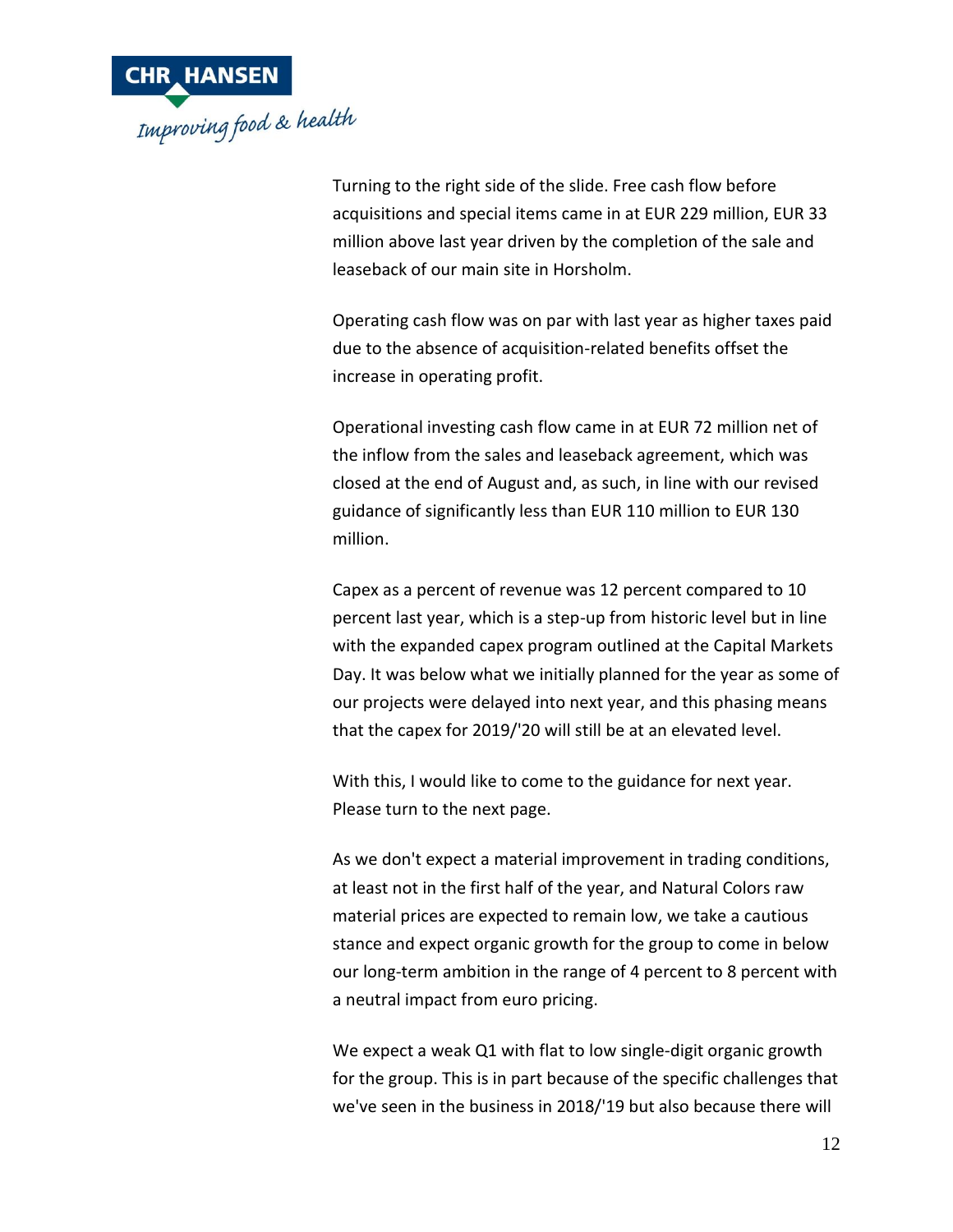

be an impact from normalization of inventory levels in the distribution chain for Food Cultures & Enzymes. As we have seen demand come down in some markets during the second half of the year, we have identified higher-than-normal inventory position in parts of our distribution channel, and we expect these to normalize during Q1.

Also, order patterns in Health & Nutrition will not be favorable in Q1, and here, I would like to flag Plant Health again and also dietary supplements. For the remainder of the year, we expect our microbial platform combined to grow 7 percent to 10 percent, in line with the long-term ambition, and Natural Colors to grow low to mid-single digit. Our confidence in this guidance come from our view of the commercial pipeline in Food Cultures & Enzymes as well as the actions that we have been implementing to improve execution, and Mauricio will expand on this in a second.

The EBIT margin before special items is expected to be around 29.5 percent. And we will invest the scalability benefits from our Copenhagen site expansion and other operating efficiencies back into the business to further drive our lighthouses and other strategic priorities.

Maybe it's worth reiterating that we continue to see possibilities to further drive profitability as volume grow but that we have taken a deliberate decision to prioritize growth at this point in time.

Free cash flow before acquisitions and special items is expected to be around EUR 190 million. As we execute on our expansion program, capex is expected to be above the EUR 139 million realized in 2018/'19, and this is primarily related to investment phasing from 2018/'19 to 2019/'20.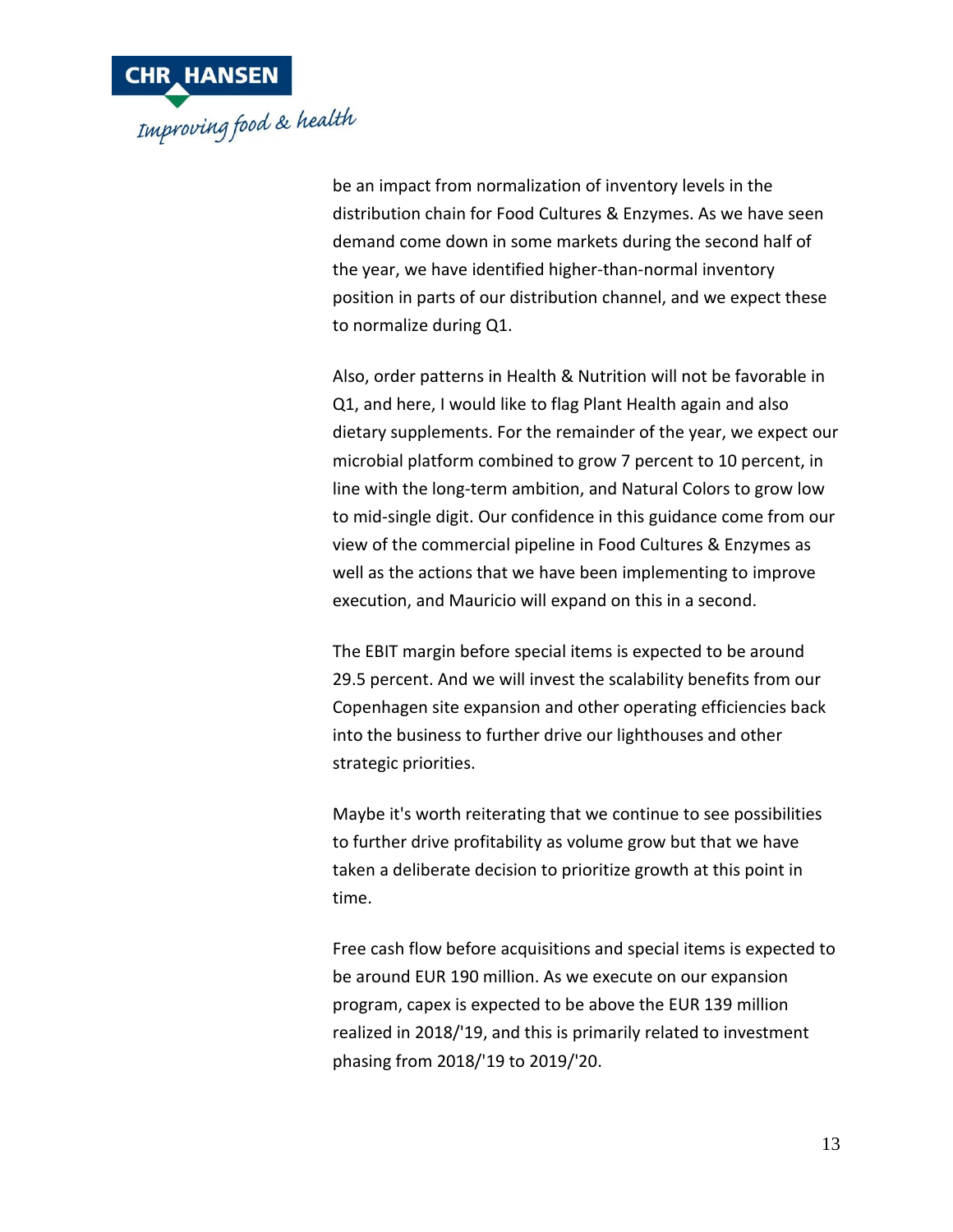

In terms of capital allocation, next page please, our priorities remain unchanged. We will continue to invest in capacity, R&D and our people to support our organic growth.

Secondly, we will also continue to consider inorganic growth opportunities to strengthen our technology platform or market presence. And over the last 12 months, we have done some work here to set up a more structured way to identify potentially interesting targets, mainly in our Food Cultures & Enzymes and Health & Nutrition businesses.

Thirdly, we'll remain committed to paying an ordinary dividend and distributing additional cash to shareholders in the absence of acquisitions or other corporate actions like the BacThera joint venture that we signed this year. For the financial year 2018/'19, together with the Board of Directors, we will propose an ordinary dividend of EUR 0.95 to the annual – per share to the Annual General Meeting, which will take place at the end of November.

And with this, I would like to hand back to Mauricio.

Mauricio Graber: Thank you, Soren.

Chr. Hansen is a growth company and in 2019/'20, our number one priority will be to improve and accelerate our execution of the Nature's number one strategy. I want to highlight six areas of growth execution focus.

As Soren said, we expect emerging markets to remain a headwind for our core dairy business, which is why upselling, innovation and further developing our adjacencies will become even more important.

For bioprotection, we have a good commercial pipeline and more than 500 customers currently using our products. And we feel very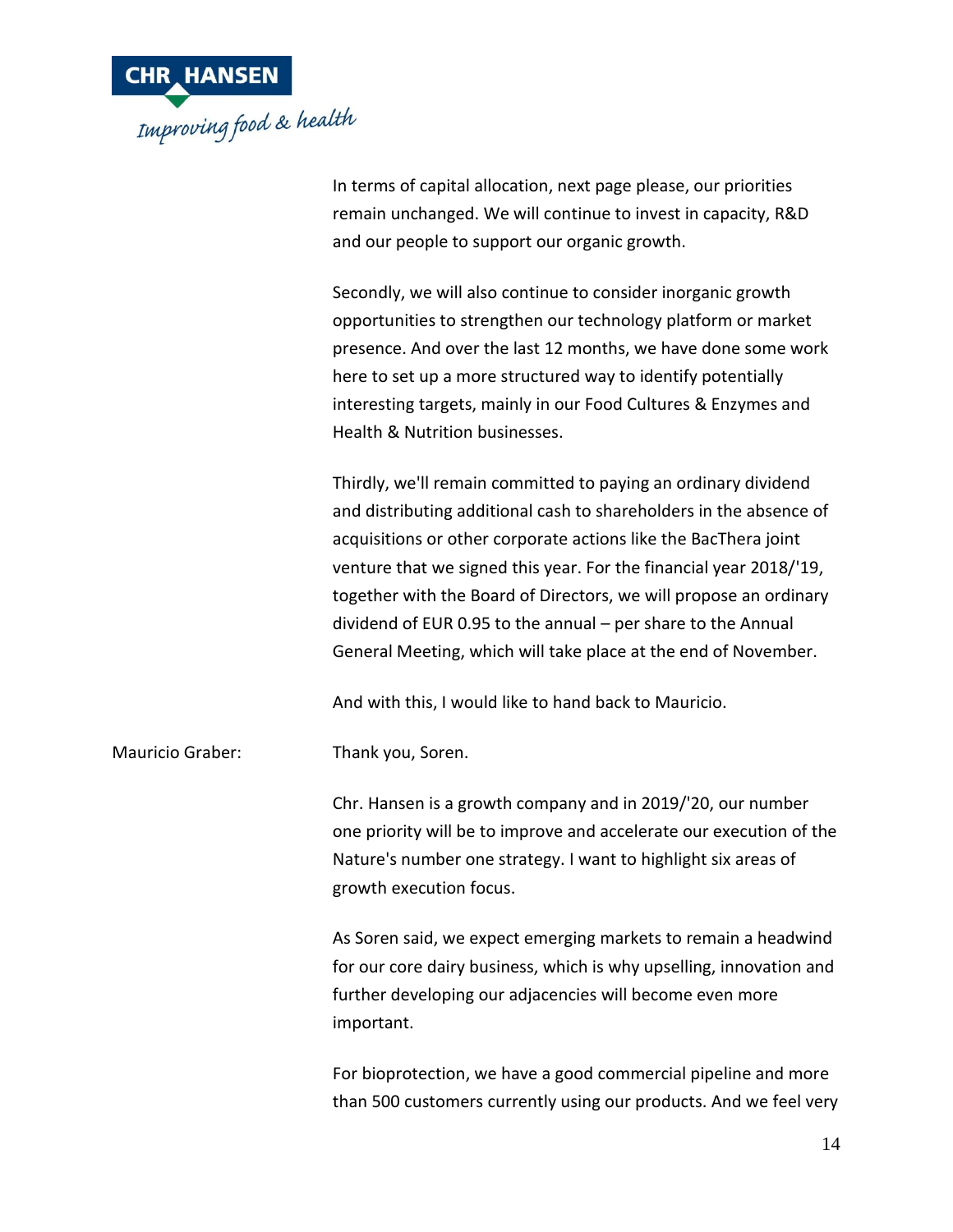

confident about the long-term growth potential and the value proposition we bring to customers. Also, we have stepped up our R&D efforts to accelerate the development of the third generation of our fresh new range to open up with the Asian market. And we invest more in our cheese range to facilitate the next bigger wave of growth and further increase penetration of this new technology. In China, the priority for next year is to sustain our existing business while investing into new innovation for the Chinese market and strengthening our market share with SME players and in the low-tier chilled segments.

Coming to Human Health, growth next year will be supported by launching new products and expanding our customer base.

In Animal Health, we have identified areas to strengthen our execution and will further expand our route to market with distributors and via direct selling outside of North America. Also, we will further roll out our most recent innovations such as GalliPro Fit and advance our new product pipeline.

In Plant Health, we expect another strong year in Latin America driven by sales in sugarcane and other crops as well as more contributions from our U.S. market entry.

Lastly, in Natural Colors, we will work harder to increase our coloring food sales in EMEA, win new conversion projects in the U.S. and strengthen our position in food services.

At the same time, we have initiated our usual biannual strategy review process. The result of this will be presented at the Capital Markets Day, which will take place on April 22 in Copenhagen. So please book your calendars already today. On the next slide, you will see the date.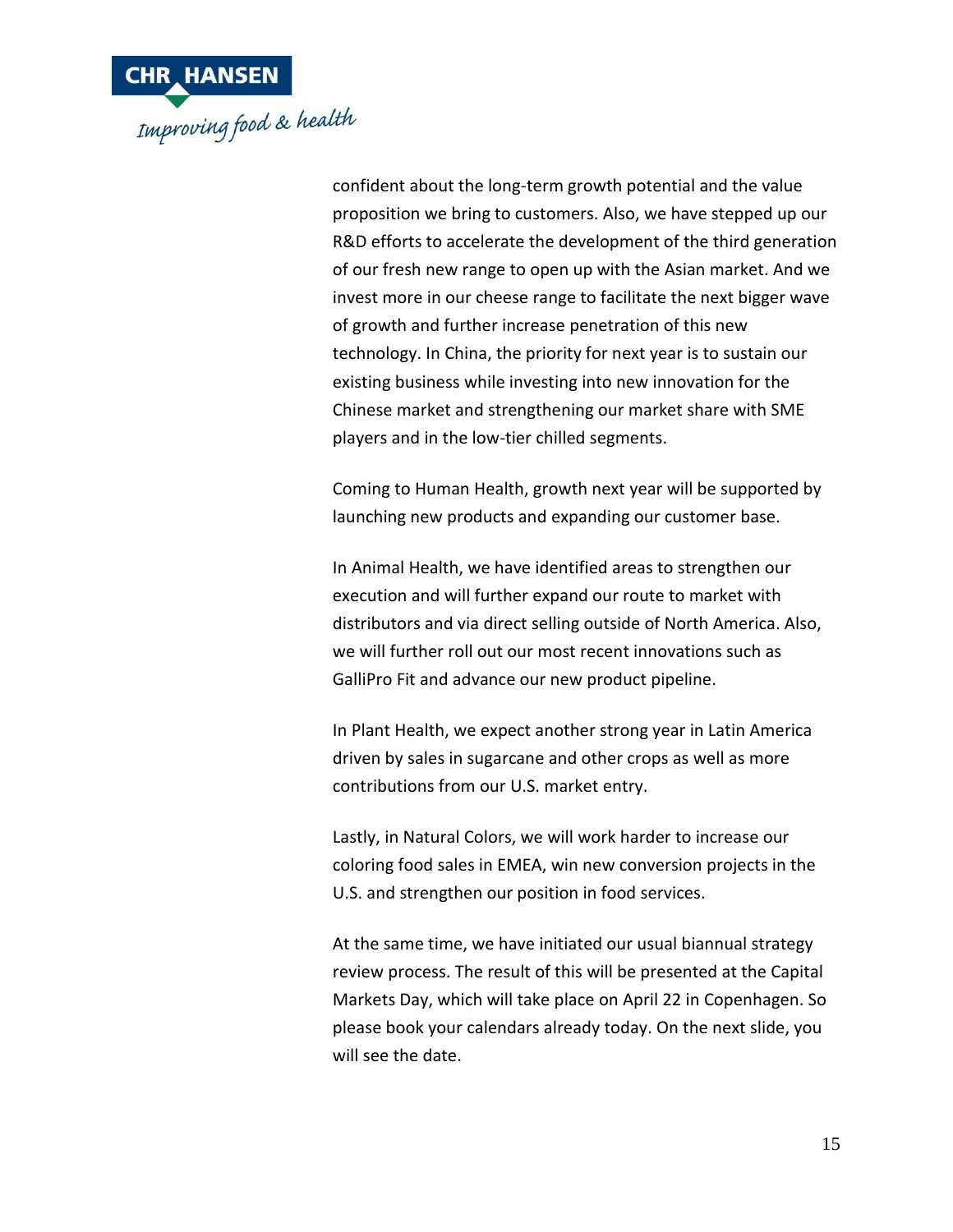

Though I do not expect any fundamental changes to come out of this strategy process, we have many exciting growth opportunities in microbial and natural solutions produced via fermentation as our framework, but we will use this strategy review process to assess the progress of our growth opportunities and to stress test all the assumptions that we have for our business.

We are active in a very dynamic industry where the pace is accelerating and agility is crucial. And I want us to make sure that we have all it takes to stay ahead of the game.

To wrap up, 2018/'19 was a solid year for Chr. Hansen but not without challenges. While we made good progress in our Nature's number one agenda and, in particular, on our lighthouses of Plant Health and Human Microbiome, we didn't achieve our initial growth targets, and it has become very clear that in the current market environment, we need to roll up our sleeves and work even harder to raise the bar in term of growth performance. But I am 100 percent convinced that with the team that we have in place and our strong technology platform which caters to many megatrends, we will succeed.

Thank you very much for listening, and we're happy to take your questions now.

Operator: Thank you. For the Q&A session, participants are kindly asked to limit themselves to three questions only. As a reminder, if you wish to ask a question, please press "star," "1" on your telephone and wait for your name to be announced. If you wish to cancel your request, please press the "hash" key.

> Your first question comes from the line of Jonas Guldborg from Danske Bank.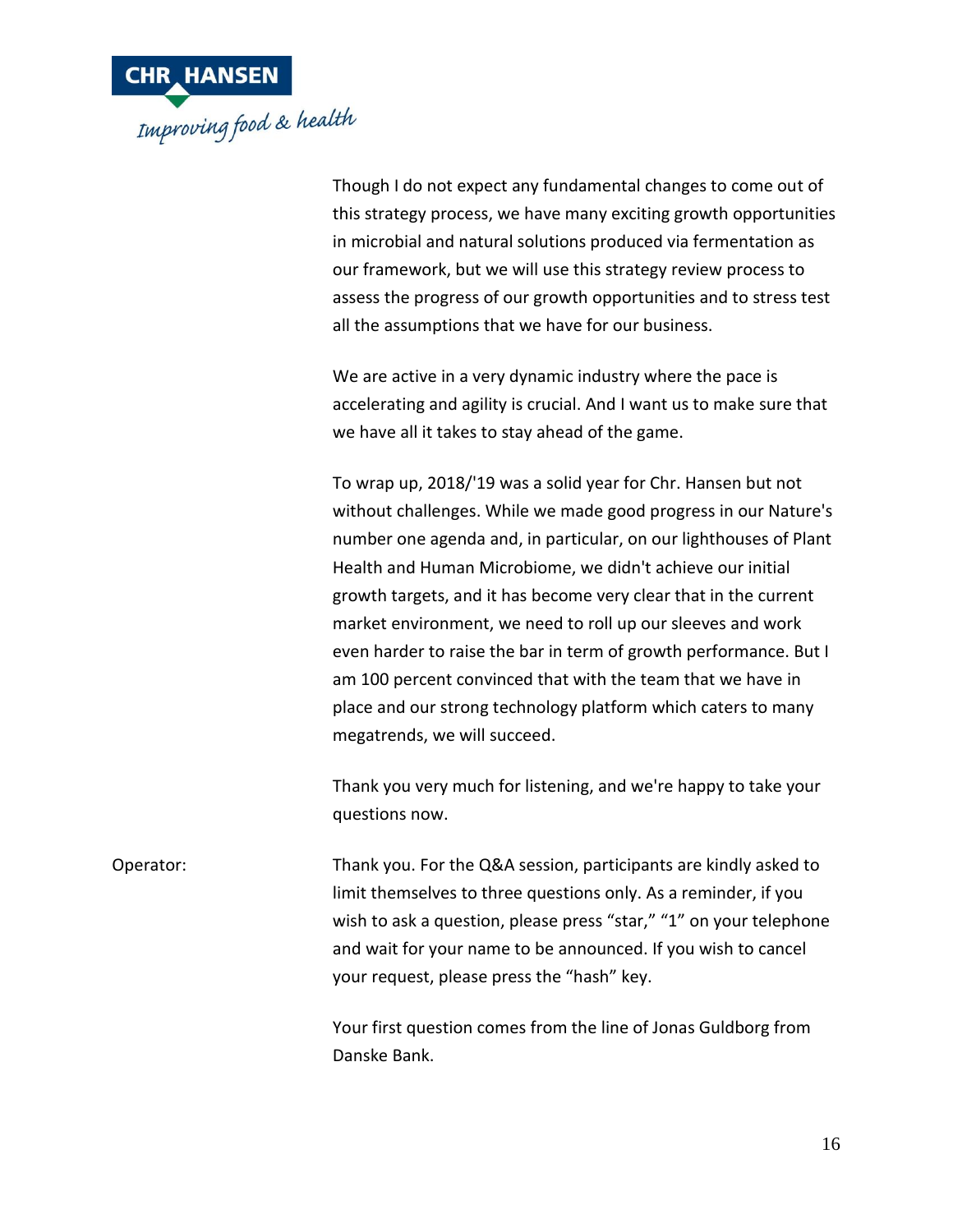

| Jonas Guldborg:  | First of all, you're very detailed in your guidance, your outlook for<br>the year, yes, even down to quarters also. Could you kind of<br>elaborate on what is the biggest risks as you see it in this<br>guidance? That's the first question.                                                                                                                                                       |
|------------------|-----------------------------------------------------------------------------------------------------------------------------------------------------------------------------------------------------------------------------------------------------------------------------------------------------------------------------------------------------------------------------------------------------|
|                  | The next question is on bioprotection. First of all, of course, I'd like<br>to hear the dynamics behind the decline in sales in the cheese in<br>this quarter. But also the comments you made about that you are<br>increasingly convinced about the success of bioprotection and that<br>you need to step up the effort. But especially how will you step up<br>your efforts within bioprotection? |
|                  | And then the last question is regarding the declining prices for<br>annatto and carmine. What is driving this decline - price declines?                                                                                                                                                                                                                                                             |
| Mauricio Graber: | Thank you. This is Mauricio. I will take on a high level the answer<br>to your questions and passing on to Soren for more details.                                                                                                                                                                                                                                                                  |
|                  | So, on the guidance, we are providing a wider range 4 percent to 8<br>percent given what we view as a little bit more uncertain and<br>volatile environment. And we're also providing the Q1 guidance<br>because we think it's a little bit of a special quarter given the order<br>phasings in Human Health as well as the inventory described by<br>Soren.                                        |
|                  | I think the key aspect for us to deliver on our guidance would be to<br>drive the growth in the areas that I just covered in one of our last<br>pages. I think that's the fundamental and that we don't see any<br>further deterioration of our trading conditions.                                                                                                                                 |
|                  | On bioprotection just quickly, so bioprotection, we are very<br>confident on the value that it brings to customers. Most customers<br>want what are clean labels. And our bioprotective cultures just<br>represent a formidable way of keeping products fresh and using<br>the power of good bacteria. But we need the technology to work                                                           |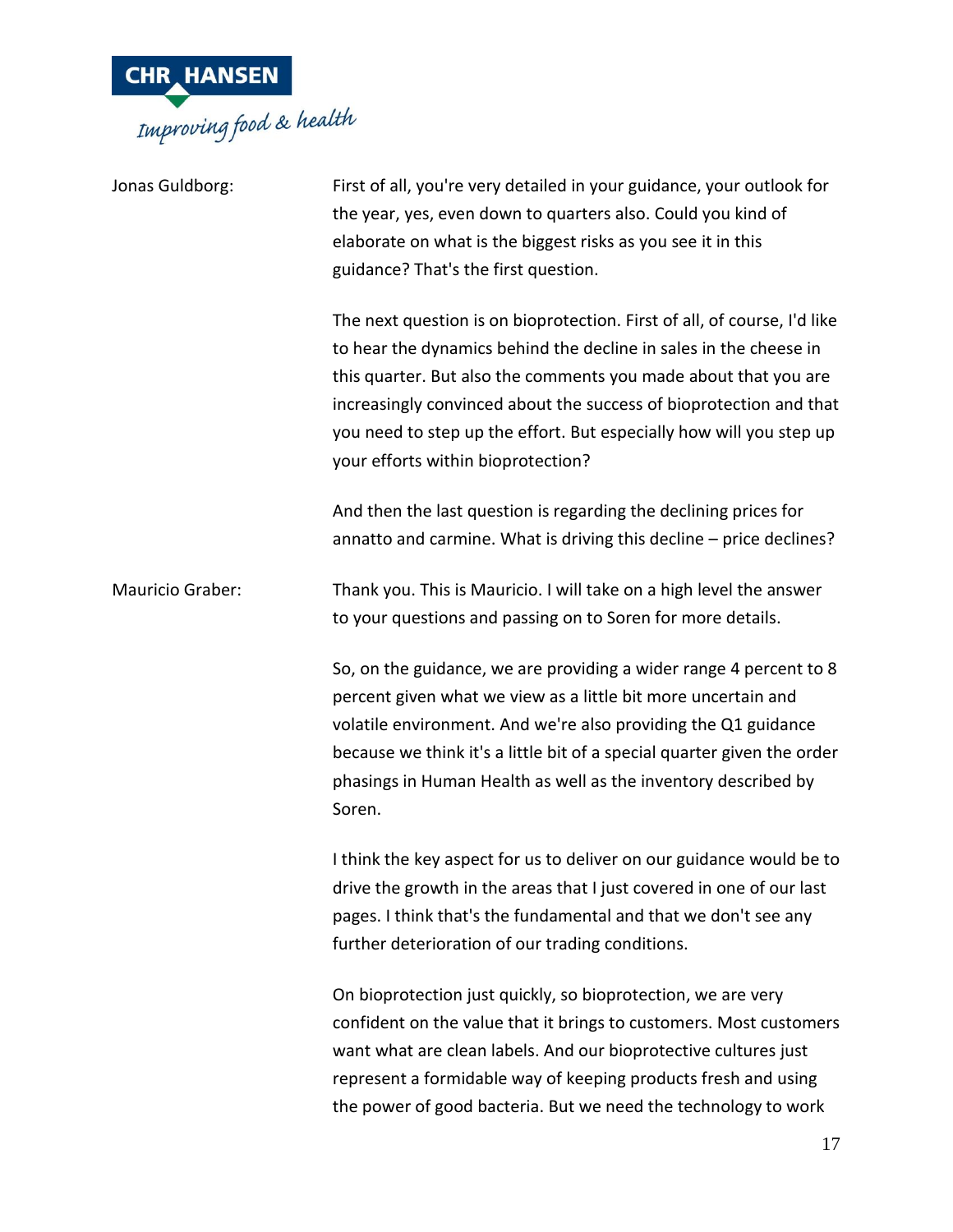

across areas where it has not worked so well, and one of them is in cheese. That's a very conservative industry and where we need to drive better technical performance of our bioprotective cultures.

Soren, with that, I will pass it to you to comment a little bit more on those topics and the prices on annatto and carmine.

Søren Westh Lonning: Yes. So, both carmine and annatto are two raw materials where we historically have seen volatility. And it's often linked to harvest conditions which has been favorable. It's been linked to more farmers moving into this category, combined creating a higher supply than there is a demand for. And that is what is also maybe driving down prices in these categories. And over time, it will find some sort of equilibrium, and then other events can then drive it up or down again.

> But we believe that the price level that we have now is sort of the  $-$  is at a – we see in the raw material side is at the lower level of what we can foresee because it's become – it's starting to become less attractive for farmers to move into the category, and hence, it will limit the supply.

So – but it takes some time. I think that's an important point. From you have the low point in the raw material, it takes some time before that is translated fully into our sales prices. There are some delays going up, but there's also some delay going down, and that creates a little bit of extra timing when we consider our sales and organic growth in Natural Colors.

Jonas Guldborg: So, could you just remind me of the lag time here? Is it around a quarter or what?

Mauricio Graber: It would typically be a little bit be more of a quarter, it will be more to the tune of around – more of a half year at least.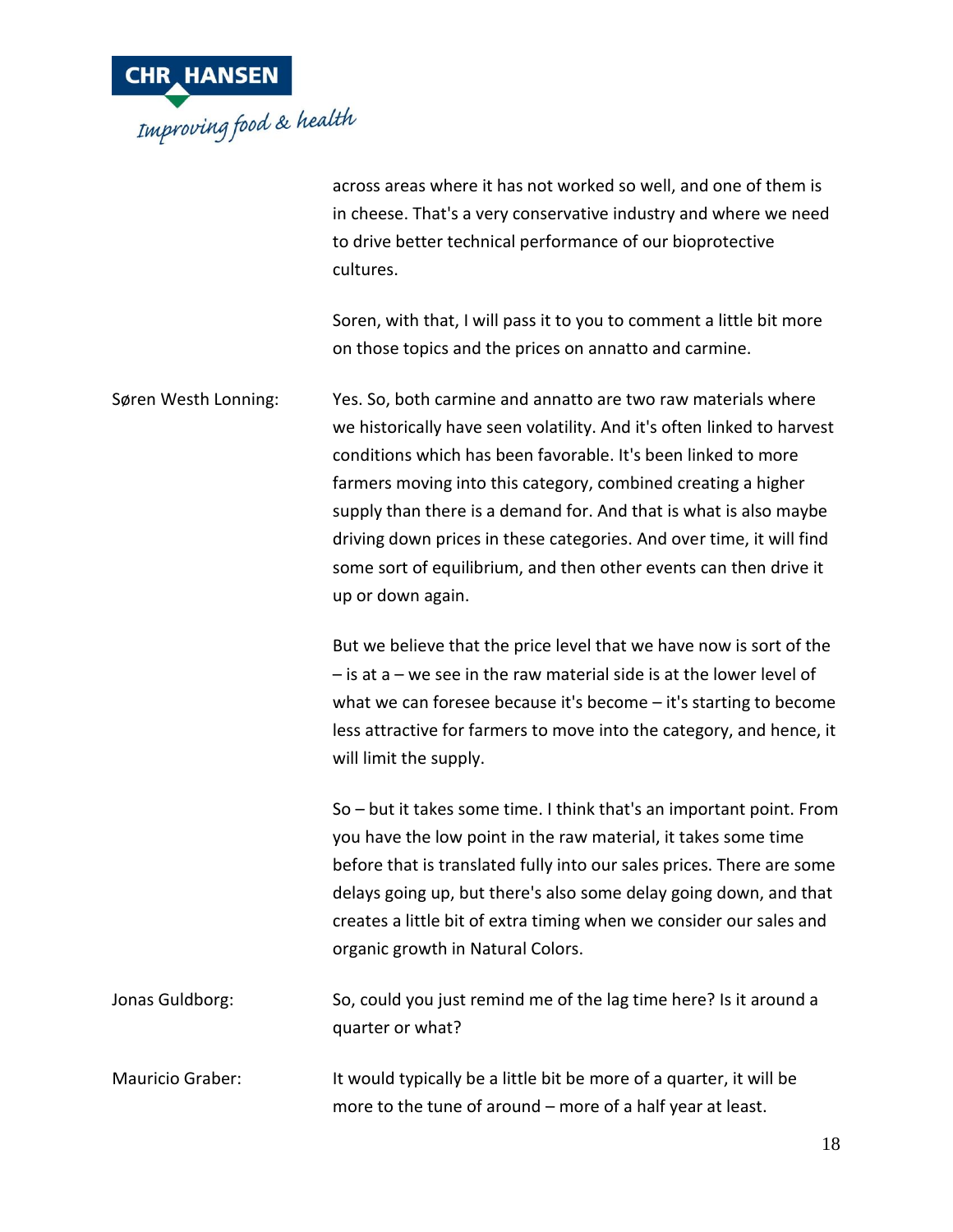

| Operator:            | Our next question is from the line of Lars Topholm.                                                                                                                                                                                                                                                                                                                                                                                                                   |
|----------------------|-----------------------------------------------------------------------------------------------------------------------------------------------------------------------------------------------------------------------------------------------------------------------------------------------------------------------------------------------------------------------------------------------------------------------------------------------------------------------|
| Lars Topholm:        | A couple of questions from me also. First, on Food Cultures &<br>Enzymes and probiotics, which seems to be a big reason for the<br>lower growth, can you give us some insight into how much of<br>revenue in the division is probiotics and how much of your<br>Chinese revenue in Food Cultures & Enzymes is probiotics, just to<br>understand the growth dynamics?                                                                                                  |
|                      | Second question, also to Food Cultures & Enzymes, you flag, what<br>you call it, muted Q1. Could Food Cultures & Enzymes contract in<br>Q1? And can you quantify what effect you have factored in for Q1<br>from this destocking you were mentioning?                                                                                                                                                                                                                 |
|                      | And then question number three - I have more, but then I'll just<br>jump back into the line. In bioprotection, your lighthouse ambition<br>is EUR 200 million in revenue by 2025. On my numbers, and that<br>assumes it is 7 percent of current Food Cultures & Enzyme<br>revenue, you need to grow 27 percent CAGR to reach that. Are we<br>not at a stage where it would be advisable to reduce that long-<br>term targets? And if not, then why not?               |
| Søren Westh Lonning: | Let me address your questions. If we start by the Q1 contracting in<br>the distribution channel, we $-$ on a full year basis, we assess this<br>impact to be less than 1 percentage point. So, it will be $-$ we<br>expect some percentage point negative impact in Food Cultures &<br>Enzymes in Q1 but less than 4, you can say implicitly. It also means<br>that we do not expect a contraction in Food Cultures & Enzymes in<br>Q1. So that's not what we expect. |
|                      | On bioprotection, I would say that you're absolutely right that<br>hitting the number in '25 is becoming more challenging. We are<br>taking actions to accelerate part of that. But I think the key<br>message that I want to leave you with, Lars, is that we remain very                                                                                                                                                                                            |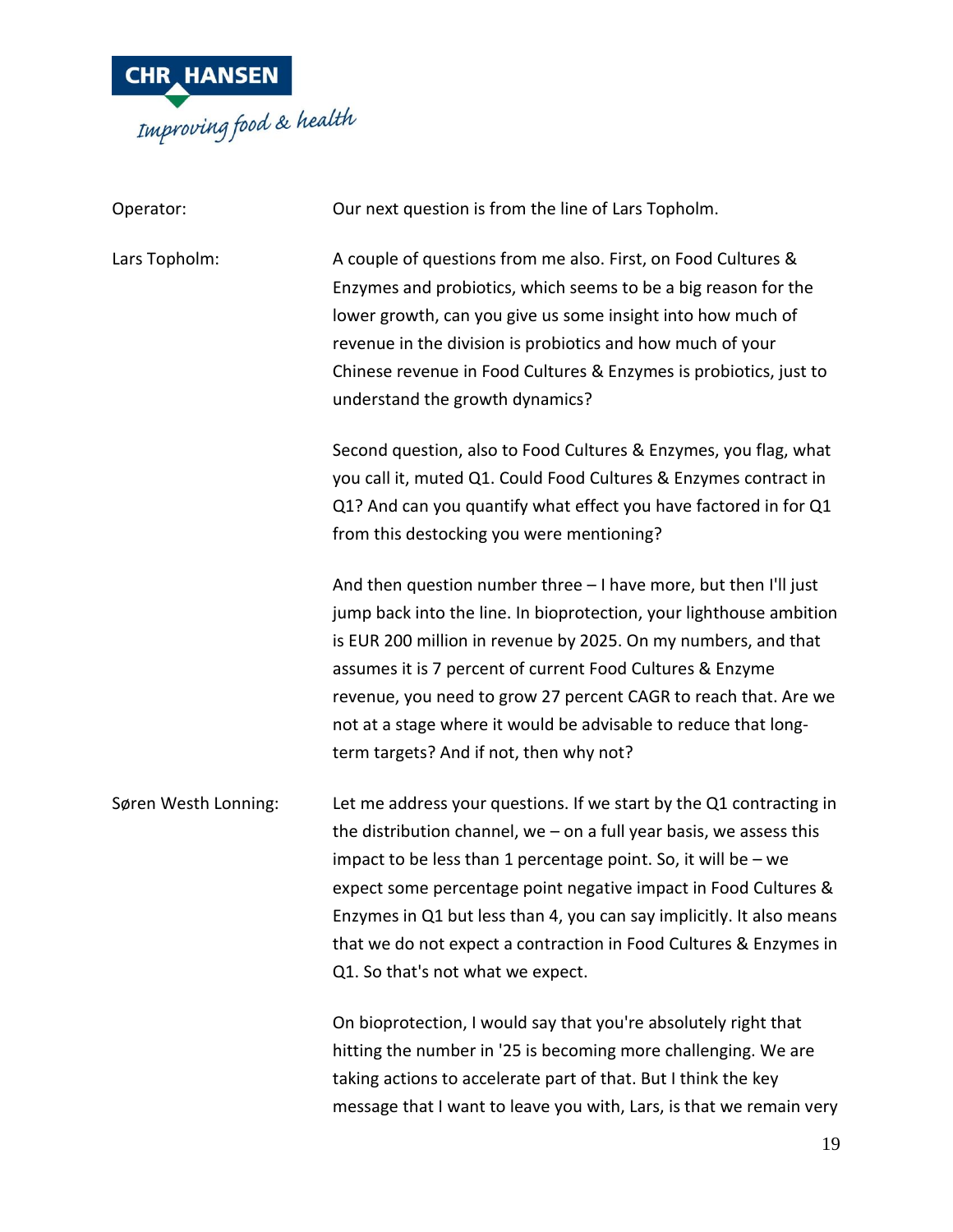

committed to the EUR 200 million ambition. We see the potential out there. We see our technology relevant to address that. And what we will consider as part of our strategic review is, of course, the exact year where we'll be able to realize that in. You are right that '25 and 27 percent CAGR is making it more challenging, but we'll make an in-depth review of that as part of our strategy review this fall and spring.

And then to your questions regarding probiotics, probiotics is somewhere between 10 percent and 15 percent of our Food Cultures & Enzymes business overall. And it's significantly larger in our Chinese market, so significantly larger in our Chinese market. And I will not go in – more into details on that. I would say one more comment that I want to add to this is that when you look to probiotic and the – as a key disappointing element in Q4, it was a combination of China being worse than we expected. Actually, we saw very solid growth outside probiotic in the Chinese market in Q4. But probiotic was worse than we expected.

The other element is that in other regions, we also saw a negative development in probiotics in Q4 that we hadn't fully expected. And it's primarily the large brand owners – a few large brand owners who are – who seems to be suffering in this element whereas we continue to see a lot of interest in the probiotic category among the smaller players within new, innovative concepts, plant-based yogurts, et cetera. So, in that segment, we are still growing very well, but it's not enough to compensate for the dynamics in the – among the larger players.

Lars Topholm: Just one follow-up question on the bioprotection, Soren. So, you mentioned second generation is growing very fast. Does that imply that when you launch a new generation, the older generations will actually contract? Or is that a misunderstanding on my side?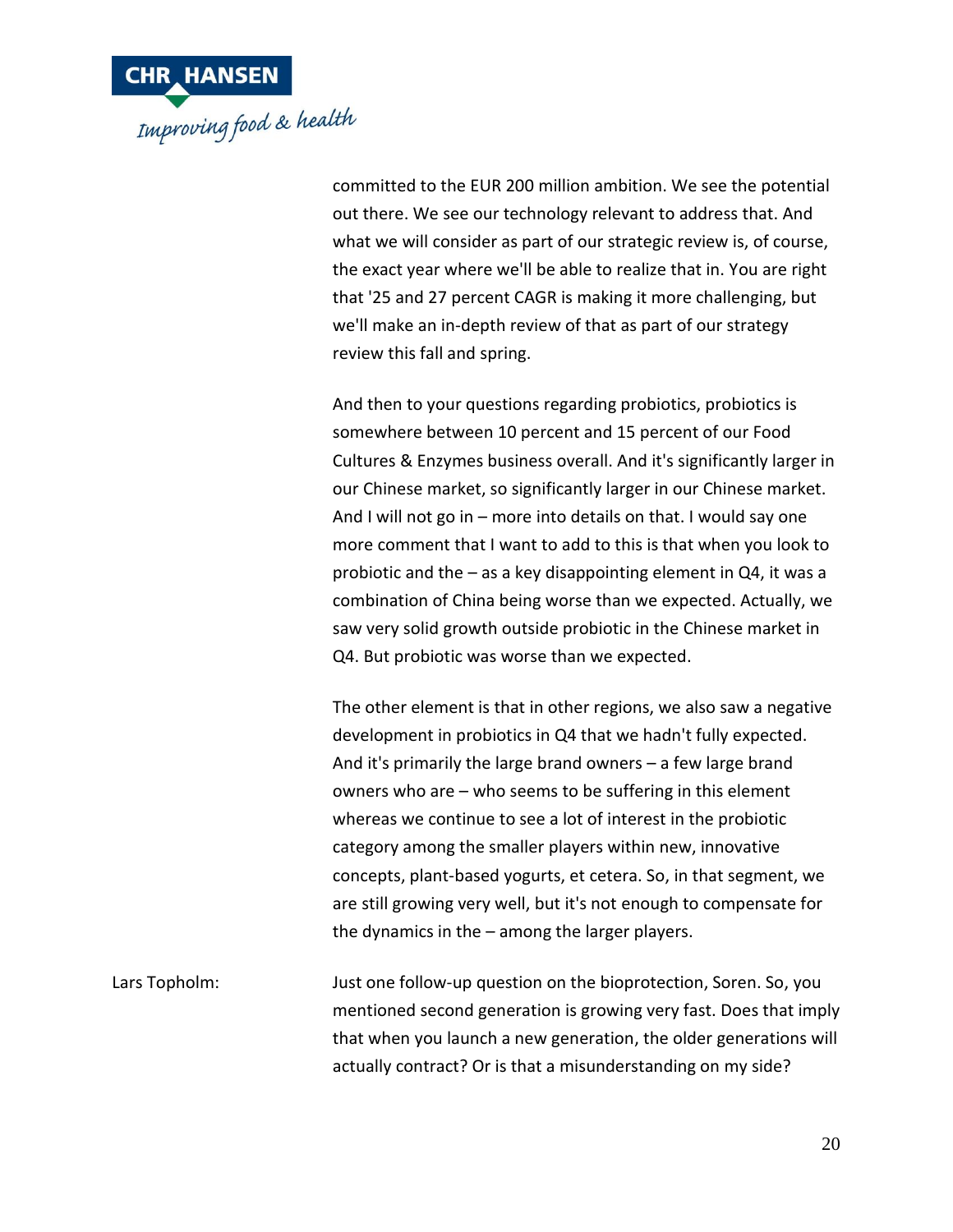

| <b>Mauricio Graber:</b> | Lars, this is Mauricio. I don't think I will make this assumption. So,<br>the second generation has grown very well because they continue<br>to provide a very strong bioprotective efficiency while reducing<br>any other implications for the formulator, meaning any taste or<br>acidification or aftertaste in the product. So I think what we need<br>to have with the third generation is to be a third generation that<br>help us address the challenge in cheese. Cheese is the smallest of<br>the three categories where we are playing now. And when you<br>look at the success of bioprotection in fermented milk and in<br>meat, it's performing very well.                                 |
|-------------------------|---------------------------------------------------------------------------------------------------------------------------------------------------------------------------------------------------------------------------------------------------------------------------------------------------------------------------------------------------------------------------------------------------------------------------------------------------------------------------------------------------------------------------------------------------------------------------------------------------------------------------------------------------------------------------------------------------------|
|                         | So I think to your question $-$ and Soren's answer is not a question,<br>if we will succeed in bioprotection a little bit more to the speed,<br>but it's not going to be a straight line. I think when you kick in a<br>new generation, you are able to address more of the market<br>potential, and we also have adjacent spaces where we are closer<br>to breaking in with our bioprotection technology. So we'll address<br>the answer as part of our strategic review in April but committed<br>to the EUR 200 million.                                                                                                                                                                             |
| Lars Topholm:           | And what is the time horizon for the launch of third generation?<br>What does that bring to the table compared to version one and<br>two, both in terms of which bad bacteria you address? But maybe<br>also, does it allow you to enter new verticals?                                                                                                                                                                                                                                                                                                                                                                                                                                                 |
|                         | Søren Westh Lonning: Yes. I think the third generation is something that realistically is one to<br>two years out, so it will take a little bit of time. It's not something<br>we will launch in the coming quarters. So that's to address that<br>point. And it's definitely got to address new segments. I mean the<br>second generation have been quite successful in Latin America<br>and other markets we couldn't address before. It has not been<br>able to really unlock the potential we see in Asia Pacific. And that<br>is one of the key missions of the third generation. And also the<br>third generation will also be targeting to come with better<br>solutions for the cheese segment. |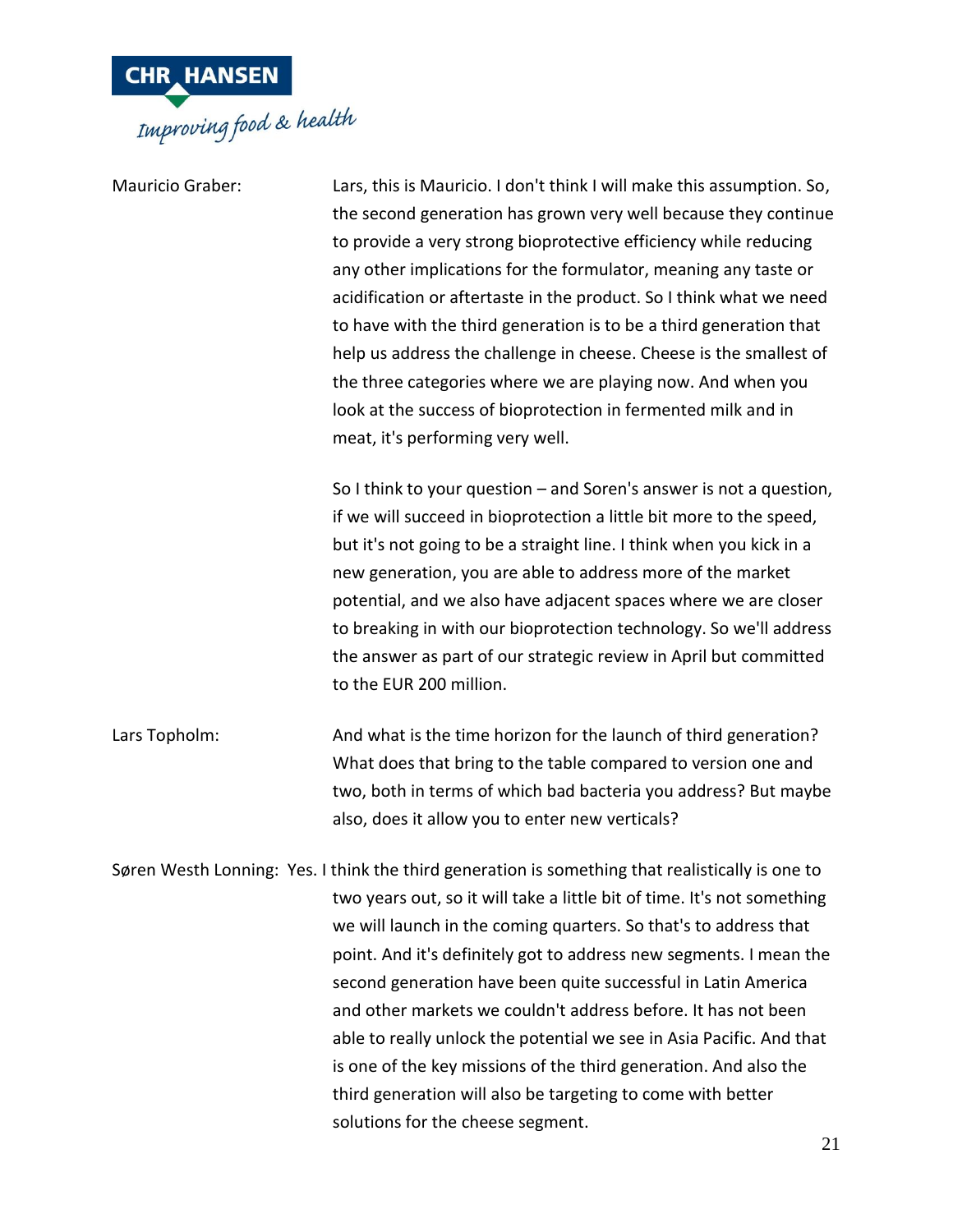

| Operator:         | Our next question is from the line of Heidi Vesterinen from Exane<br><b>BNP Paribas.</b>                                                                                                                                                                                                                                                                                                                                                                                                                                                                                      |
|-------------------|-------------------------------------------------------------------------------------------------------------------------------------------------------------------------------------------------------------------------------------------------------------------------------------------------------------------------------------------------------------------------------------------------------------------------------------------------------------------------------------------------------------------------------------------------------------------------------|
| Heidi Vesterinen: | More in addressing the challenges in FC&E in China, you had<br>talked about finding new smaller customers. Could you update us<br>on how that is going? And to me, this sounds a little bit like in<br>North American dietary supplements, where about a year ago -<br>1.5 years ago, you talked about how some of your key customers<br>lost share and then you were going to expand your customer base.<br>But we haven't really seen a recovery a year-plus on. So how can<br>we be sure that you will turn around - FC&E around so quickly?<br>That's the first question. |
|                   | And then the second one, so we saw the weaker top line and then<br>margin was down as well for FY 2020 or lower than expected. In<br>any parts of the business, are you sacrificing margins to deliver top<br>line? You talked about some customers being challenged and<br>saving costs. So I wonder if you need to reduce prices or launch<br>products that are at lower price points to help your customers.                                                                                                                                                               |
| Mauricio Graber:  | So Heidi, I think on China, it's been - we have made progress in<br>our organization, in our go-to-market and in establishing the<br>relationships and the pipeline with SMEs. And all of this is<br>happening, for sure, at the same time that there's been a lot more<br>challenging trading conditions in China as you know and as<br>reported by many companies.                                                                                                                                                                                                          |
|                   | So the - while we are happy with the pace of our execution of our<br>plan, the monetization of that into revenue has clearly not yet<br>materialized to, let's say, effect that, it reflects on the results. You<br>have had consumer in China that has to pay a lot more for food,<br>given the food inflation driven by swine and many other<br>categories as well as all the underlying economics that we<br>discussed. Yet we remain confident on the, let's say, expansion                                                                                               |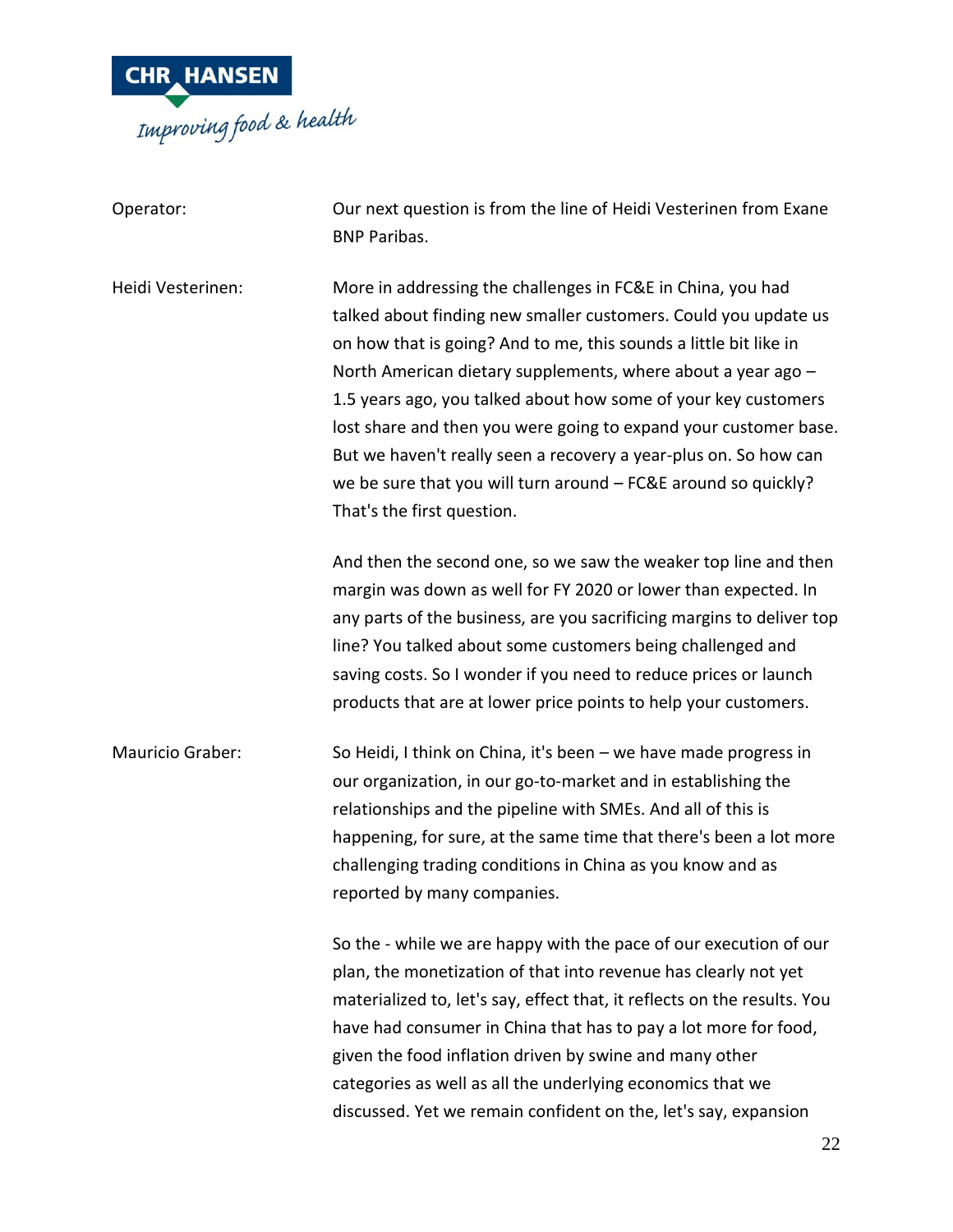

and granularity of our customer base in China that will derive – deliver future growth.

Just addressing quickly dietary supplements. So I think dietary supplements is not only about expanding the product base but also expanding the product offering. And there, we have very tangible effect on the value propositions we are bringing to customers and the innovation that I've seen from our Human Health organization. We have four to five very exciting launches coming that are being very well-received by the market.

And finally, on your question about margin and execution, I don't think it's the way our business works, which is I don't think we would sell more if we lower our prices. We price for the benefit that our cultures and the activity that our cultures deliver to the market. And I think a pricing discipline on our business model is a fundamental way of our structure of doing business.

Soren, you might want to complement if there's anything on that.

Søren Westh Lonning: No. And I can also, to the specific subpoint of your question, Heidi, related to whether we are launching products at a lower price point. That is not the core of what we do. We continue to bring innovation and deliver value. Of course, there are – we will continue to review, well, there are segments of the markets where we can come with some new solutions that are also addressing sort of the lower end of the market where we are not as strong as in the high end of the market. But we don't expect that to be an impact on our margin part here.

> When it comes to Food Cultures & Enzymes, I think it's very important to really focus on the full year picture and not so much the quarterly dynamics. Full year, we are flat in Food Cultures & Enzymes. But it represents a gross margin improvement of around roughly 1 percentage point, which is quite sizable. And then we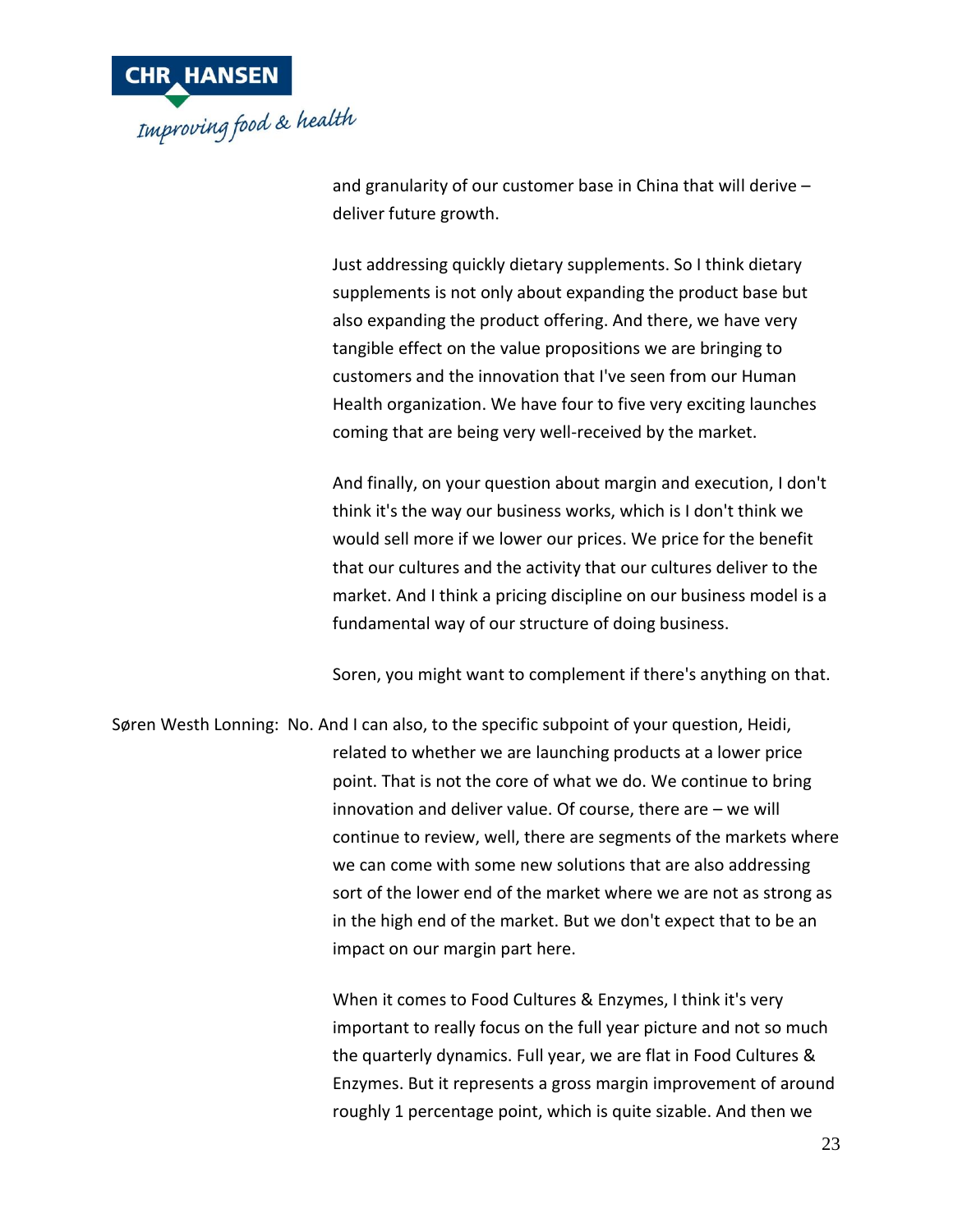

|                     | have then taken the decision to invest that into initiatives in Food<br>Cultures & Enzymes to drive the future growth of the company.<br>And the specifics of Q4 doesn't change that overall story or<br>momentum, you can say.                                                                                                                                                                                                                                                                                                                                                                       |
|---------------------|-------------------------------------------------------------------------------------------------------------------------------------------------------------------------------------------------------------------------------------------------------------------------------------------------------------------------------------------------------------------------------------------------------------------------------------------------------------------------------------------------------------------------------------------------------------------------------------------------------|
| Operator:           | Our next question for today comes from the line of Anton Brink<br>from Kepler Cheuvreux.                                                                                                                                                                                                                                                                                                                                                                                                                                                                                                              |
| <b>Anton Brink:</b> | In the call, you mentioned the impact of the African swine fever.<br>Could you maybe give some elaboration on how you include that<br>in your guidance for 2020?                                                                                                                                                                                                                                                                                                                                                                                                                                      |
|                     | Then a short question on your best pricing mechanism. Is it still<br>estimated to be 0?                                                                                                                                                                                                                                                                                                                                                                                                                                                                                                               |
|                     | And then I guess some comments on DuPont. You've previously<br>said that an (acquired active) causing some price pressure. How is<br>that developing?                                                                                                                                                                                                                                                                                                                                                                                                                                                 |
|                     | Søren Westh Lonning: Yes. To address your question regarding the African swine fever, the way<br>we see it right now is that it's impacting our Animal Health<br>business in China negatively. It's not a very large business for us.<br>But on the other hand, it's favorable in some other markets that is<br>then supplying the swines to the Chinese market. So we have<br>actually seen quite good development over the year in EMEA as an<br>example. So that component is factored in when you look to our<br>Animal Health projections for '20. We don't believe that picture<br>will change. |
|                     | Then the other aspect is that the African swine fever is putting $-$ is<br>creating – is supporting to create a food inflation in China that is<br>overall affecting the consumer buying patterns. And we believe<br>that, that is also going to continue to be a drag. And that's also<br>included in our assessment. So I'll say, overall, the African swine<br>fever is considered in our guidance. When it comes to euro price                                                                                                                                                                    |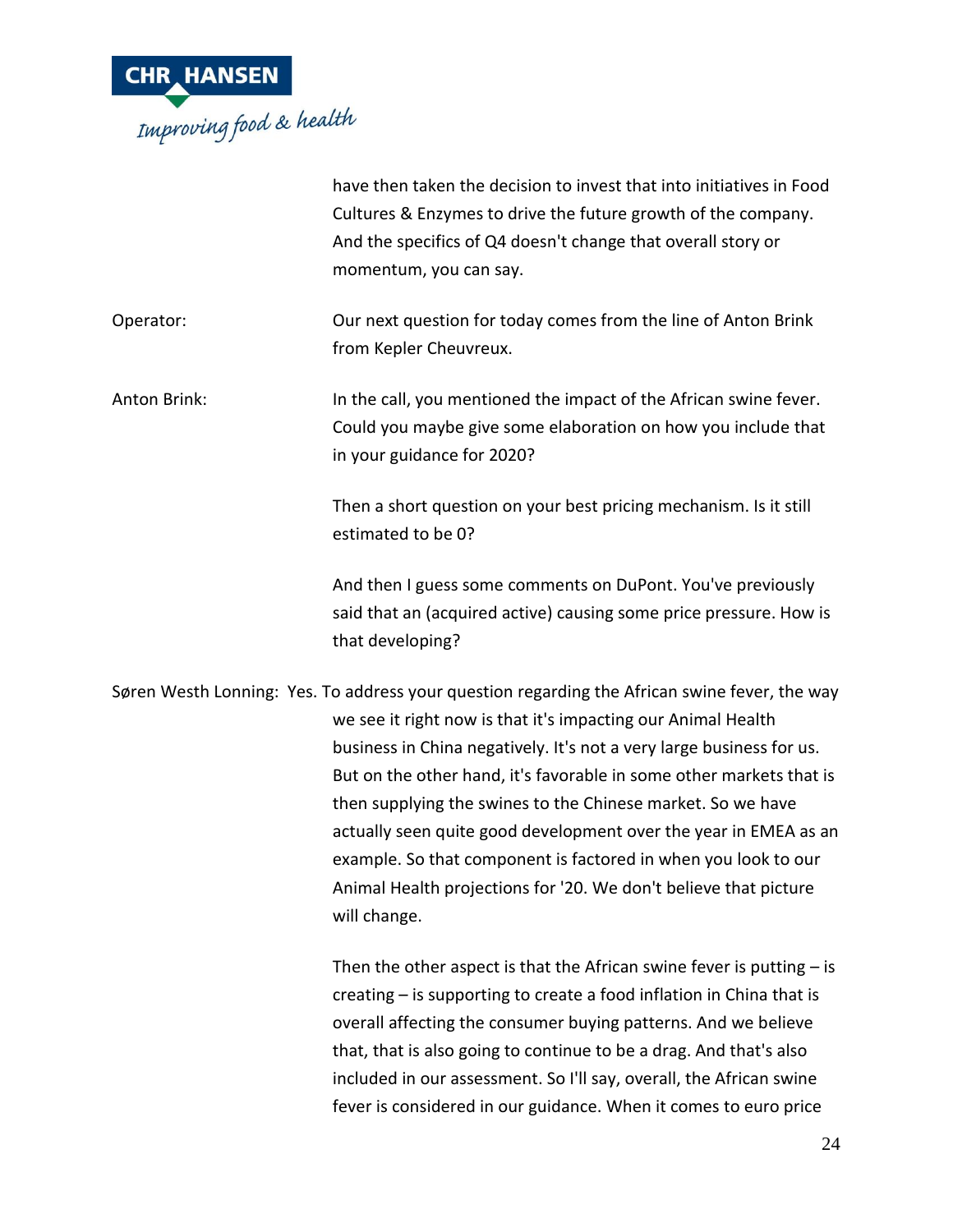

|             | effect, I can confirm that we are still expecting an immaterial                                                                                                                                                                                                                                                                                                                                                                                                                             |
|-------------|---------------------------------------------------------------------------------------------------------------------------------------------------------------------------------------------------------------------------------------------------------------------------------------------------------------------------------------------------------------------------------------------------------------------------------------------------------------------------------------------|
|             | effect in '20 based on the current currency rates.                                                                                                                                                                                                                                                                                                                                                                                                                                          |
|             | And in terms of DuPont, without mentioning specific competitors,<br>I would say that generally some of our large competitors have<br>been more active recently. But I think it's also important to stress<br>that it's what we consider more of a normalization after some<br>years, where some of those competitors have been more<br>distracted.                                                                                                                                          |
|             | So definitely, we feel the competition situation normalizing. But I<br>would say that's also that. It's not $-$ we are not out in something<br>that are radically changing the markets that we're operating in.                                                                                                                                                                                                                                                                             |
| Operator:   | As a reminder, ladies and gentlemen, it's "star," "1" for any<br>questions. Our next question is from Ben Gorman from UBS.                                                                                                                                                                                                                                                                                                                                                                  |
| Ben Gorman: | Apologies if I'm repeating any questions. I think you have dropped<br>off for part of the call, so back on the line now. Two quick ones<br>from me. First of all, in terms of the probiotics' weakness that you<br>mentioned in Cultures & Enzymes, is this still the whole trading-<br>down aspect? Or can you give a bit more of an idea in terms of<br>your delivery versus the market growth? It sounded like you were<br>losing some market share to DSM before. That's the first one. |
|             | And then secondly, in terms of bioprotection. I think this has sort<br>of been asked already but can you give an idea of actually how big<br>cheese was? It was my understanding that it's almost all really<br>yogurt which has been growing, so it's sort of surprising that a<br>decline in cheese has driven what is presumably a sort of close to<br>0 percent delivery in Q4.                                                                                                         |
|             | Søren Westh Lonning: Maybe I can address your last question and then Mauricio can address                                                                                                                                                                                                                                                                                                                                                                                                   |

the second. I would say that for bioprotection, we operate – today, you can say that the three core segments that we have are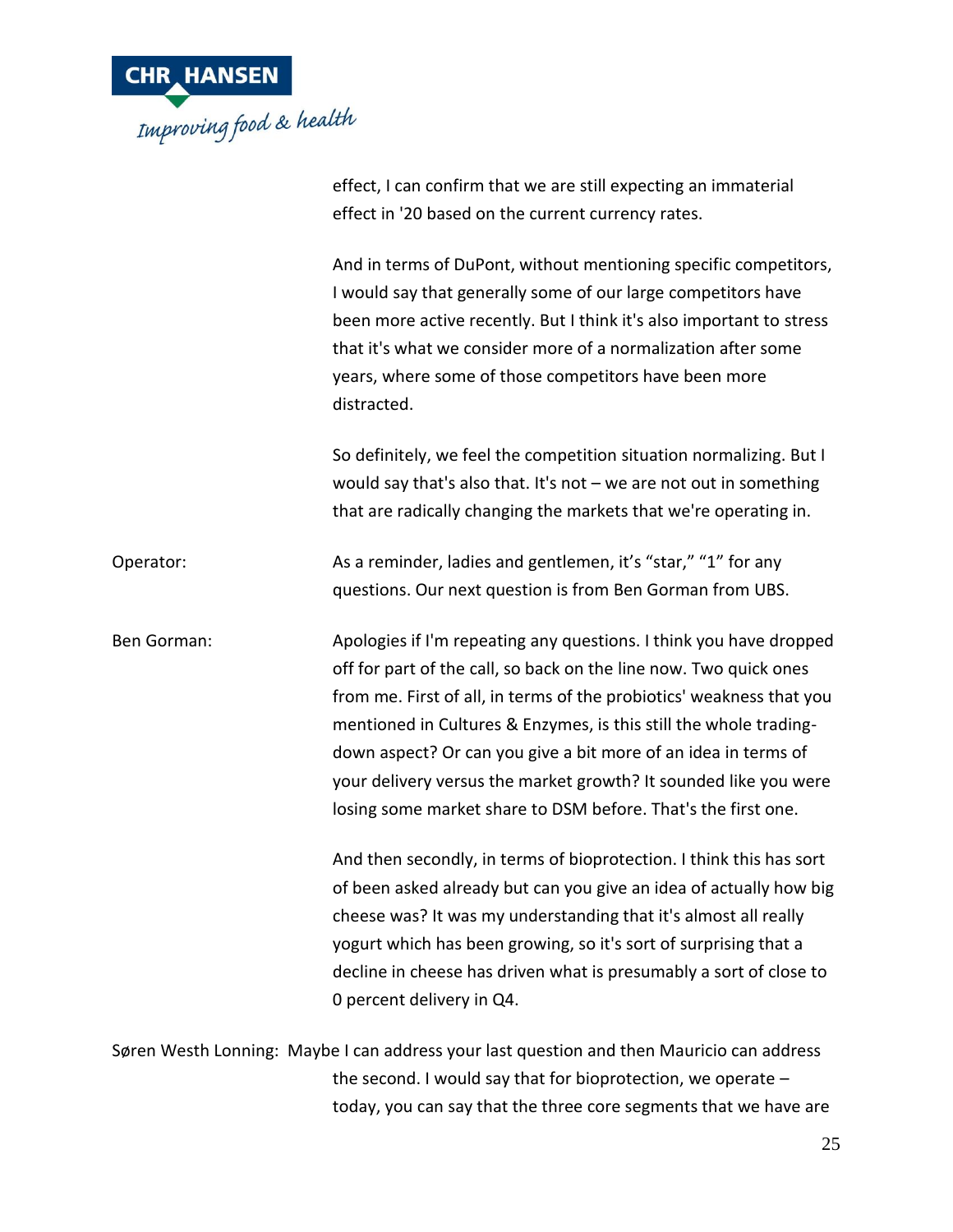

|                  | cheese, fermented milk and meat. And we are doing quite well in<br>meat, very strong growth in meat. We are also, when you look at<br>the full year, doing quite well in the yogurt segment outside North<br>America, where we had some clear headwinds in the beginning of<br>the year, in particular. But outside that, particularly weak. And in<br>fermented milk, we are doing quite well. And those two are the<br>two largest segments, that's right.                                                                                                                                                                                                                    |
|------------------|---------------------------------------------------------------------------------------------------------------------------------------------------------------------------------------------------------------------------------------------------------------------------------------------------------------------------------------------------------------------------------------------------------------------------------------------------------------------------------------------------------------------------------------------------------------------------------------------------------------------------------------------------------------------------------|
|                  | And then you have cheese, which is smaller than the others but<br>still able to impact also the overall growth numbers. And here, one<br>of the key challenges that we have is simply in some cheese types<br>that are most relevant for bioprotection, we don't have a solution<br>that is good enough in addressing the post-acidification in some of<br>these cheeses. And that is currently limiting our ability to grow in<br>that segment. But you are right, yogurt and fermented milk are<br>the two larger segments, but cheese is not unimportant.                                                                                                                    |
| Mauricio Graber: | And just to clarify on your third question – first question, you were<br>talking about probiotics within Food Cultures & Enzymes, correct?                                                                                                                                                                                                                                                                                                                                                                                                                                                                                                                                      |
| Ben Gorman:      | Yes. Just from what you mentioned in the press release.                                                                                                                                                                                                                                                                                                                                                                                                                                                                                                                                                                                                                         |
| Mauricio Graber: | Yes. So basically, what you see with probiotics is, on the positive<br>side, we see a renewed interest in probiotics in innovative food<br>products. So whether it's fermented beverages or plant-based<br>products, if you see, many of them are being launched with a<br>probiotic offering. However, the contrast to that is some of the<br>large brand owners in the dairy category have seen a poor<br>performance of their brands with probiotics. So I do not believe<br>that we're losing share. I think our probiotic growth is declining in<br>connection with the performance of some of the large brands of<br>dairy products, fermented milk that have probiotics. |
|                  |                                                                                                                                                                                                                                                                                                                                                                                                                                                                                                                                                                                                                                                                                 |

Søren Westh Lonning: And then maybe just one additional comment regarding China specifically. Bear in mind that here, we have this dynamic with the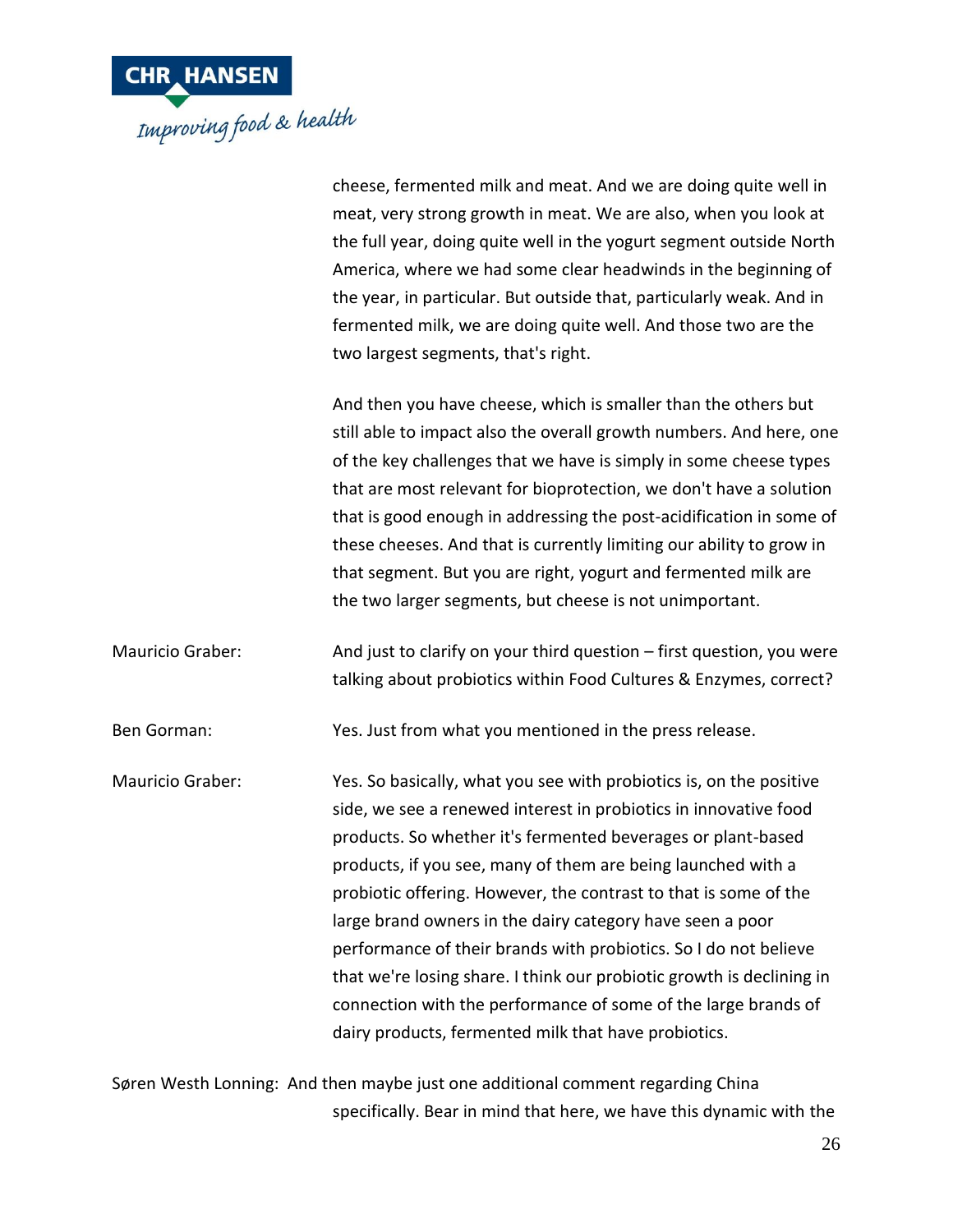

|                       | ambient temperature yogurt and the chilled yogurt, where<br>ambient right now is gaining share on the account of chilled, which<br>further impacts the growth in China, plus some trading down in<br>products within the dairy space in China as well, which is also<br>impacting probiotics.                                                                                                                                                                                                                                                                                                                                                                                                                           |
|-----------------------|-------------------------------------------------------------------------------------------------------------------------------------------------------------------------------------------------------------------------------------------------------------------------------------------------------------------------------------------------------------------------------------------------------------------------------------------------------------------------------------------------------------------------------------------------------------------------------------------------------------------------------------------------------------------------------------------------------------------------|
| Ben Gorman:           | Okay. Maybe just a final one on a different note. You mentioned<br>on capital allocation, I mean is it sort of a message that actually<br>acquisitions will be a more important part of your growth formula<br>going forwards? It sort of seemed to be what you were<br>mentioning in terms of restructuring your approach.                                                                                                                                                                                                                                                                                                                                                                                             |
| Mauricio Graber:      | Well, I wouldn't necessarily say in that way. I think what we have<br>taken is a more structured approach to look at the $-$ and assess<br>the environment where we operate and the adjacencies. Because<br>as we also said during the call, we operate in an environment<br>that's moving very fast. And I think the core capabilities that we<br>have in microbial solutions and fermentation processes, we want<br>to keep a leadership position on that. We have always, I think<br>historically Chr. Hansen, done bolt-on acquisitions and we will<br>continue to look at things that either continues to give us<br>technology synergy opportunity or a route-to-market synergy. But<br>it's within that context. |
| Operator:             | Our next question for today is from the line of Arthur Reeves from<br>Barclays.                                                                                                                                                                                                                                                                                                                                                                                                                                                                                                                                                                                                                                         |
| <b>Arthur Reeves:</b> | Arthur Reeves, Barclays here. A couple of general questions,<br>please, and then one specific. At the start of the presentation, you<br>said that some of the disappointment in 2019 numbers were down<br>to execution. How much additional growth could that - if you'd<br>executed well, could that have made in the year, please?                                                                                                                                                                                                                                                                                                                                                                                    |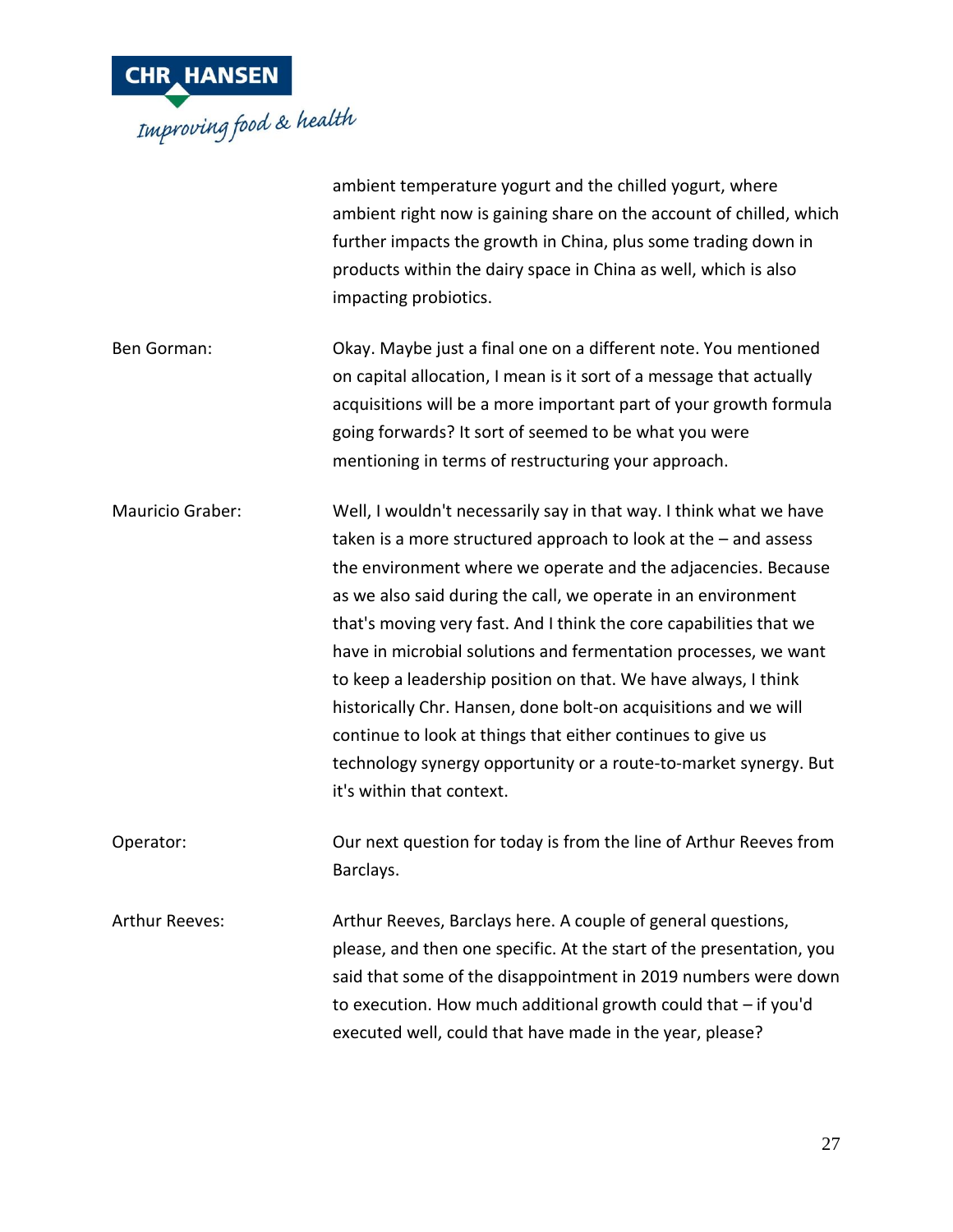

Second question is you've said a couple of times that Chr. Hansen is a growth company. What percentage growth do you have to have to be a growth company?

And then I've got one specific question that maybe I'll leave until later, if that's okay.

Mauricio Graber: So I'll take a stab at the questions and then pass them to Soren to complement. It's always very difficult to split execution from external factors. I think what we try to do is take ownership of our destiny and make sure that we're not just blaming microeconomic factors. For sure, it was a year of some headwinds that we have. But if – I think the simple answer to your question would be I think execution should have allowed us to come at the upper end of our revised guidance. So that would be my assessment. I think we were disappointed that we guided – lowered our guidance 7 percent to 8 percent and came in at 7 percent rather than 8 percent.

> Where do you have to be at a growth company? Many people put that in different ranges. I think in many markets, they would say above 5 percent is a growth company. For us, Chr. Hansen, a growth company is aligned with our long-term ambition of being a growth company of 8 percent to 10 percent. And we believe the microbial and power of good bacteria over the long time should enable us to deliver a CAGR of 8 percent to 10 percent. And that will be part of our strategic review as we look into the future 5 years for Chr. Hansen.

Arthur Reeves: My specific question is about Plant Health and the timing of orders that is going to affect quarter 1. Can you give us a bit more detail on that, please?

Søren Westh Lonning: Yes. You have to bear in mind that Plant Health is still a relatively small business for Chr. Hansen. We sell very limited products and it's all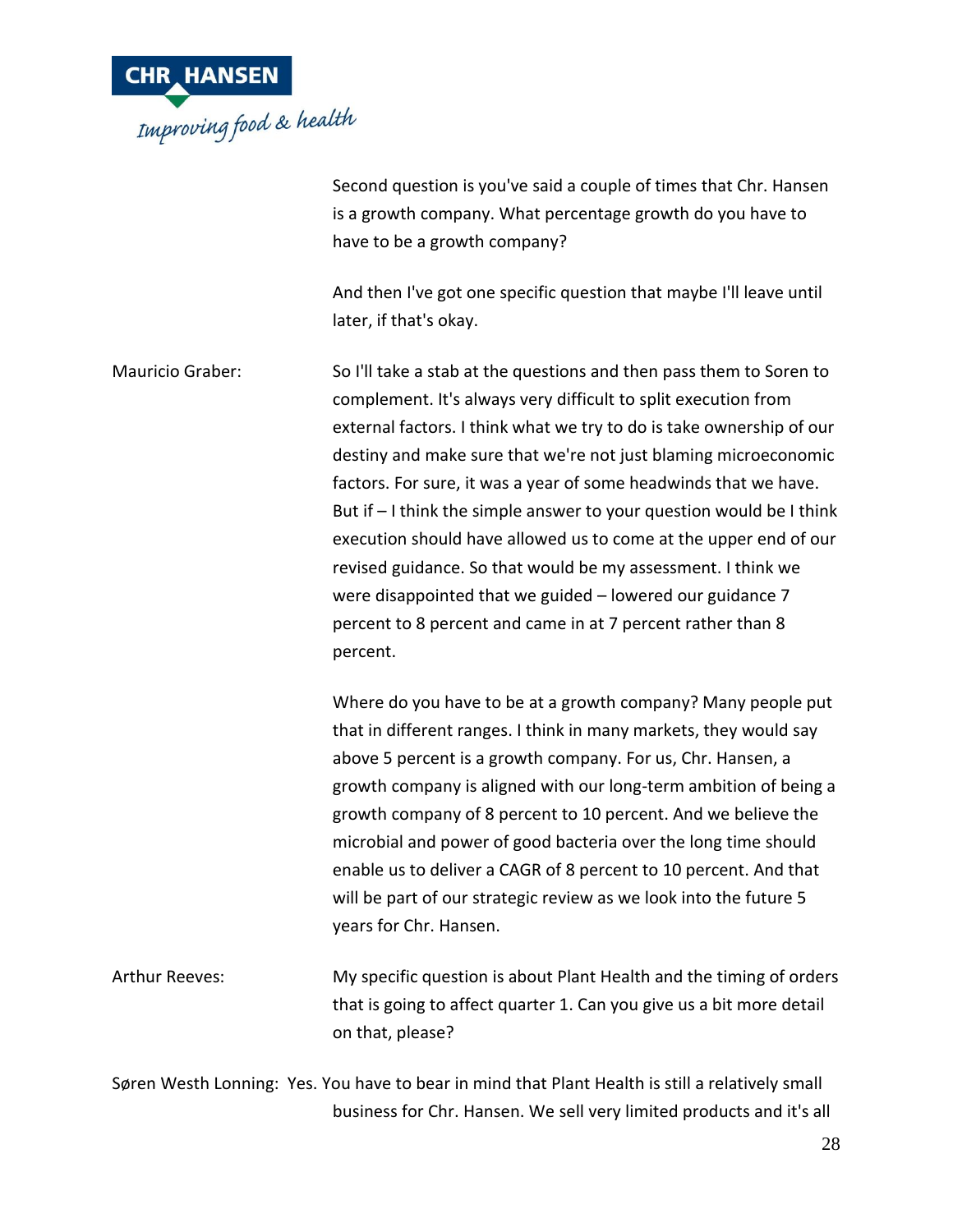

sold through one partner. So the buying behavior and order pattern that we get from that partner can influence the quarterly timing quite significantly in Plant Health.

So I think it's worth reiterating when you look to '19 overall, we saw a significant increase, a very, very high double-digit growth rate in Plant Health. And we also project strong growth in '20 overall. But when our partner will buy, put on inventory for the season, et cetera, is – will, as long as it has this size exposure to one customer and primarily one region, it will be a topic in a business like that. But we absolutely confirm that we're convinced that we, in '20, will see another strong year in Plant Health with very, very attractive growth rates. Mauricio Graber: And I think, Soren, probably one comment to add to that is we have already mentioned in previous guidance and calls that Health & Nutrition overall is a division that we are banking a lot of growth. We are happy that it delivered 9 percent. But you can see that on a quarter-to-quarter basis, it has more variability. So I would encourage you to look at Health & Nutrition on an annualized basis and a consistent track record of growth. Operator: Our next question for today is from the line of Annette Lykke from Handelsbanken. Annette Lykke: Quite – some of my questions have been asked. But in bioprotection, we saw in  $Q4$ , you had a – or for the full year, you had a 10 percent growth. And for the first nine months, you had 15 percent. So basically, I guess you must have had a negative growth in Q4. My question is, is this slow uptake of new clients? Or is this a loss of existing clients? I'm aware of the cheese

situation. But could you maybe say a little bit more about that?

And then I just wonder on your – how certain you are on these new initiatives that should return growth from Q2 and onwards? I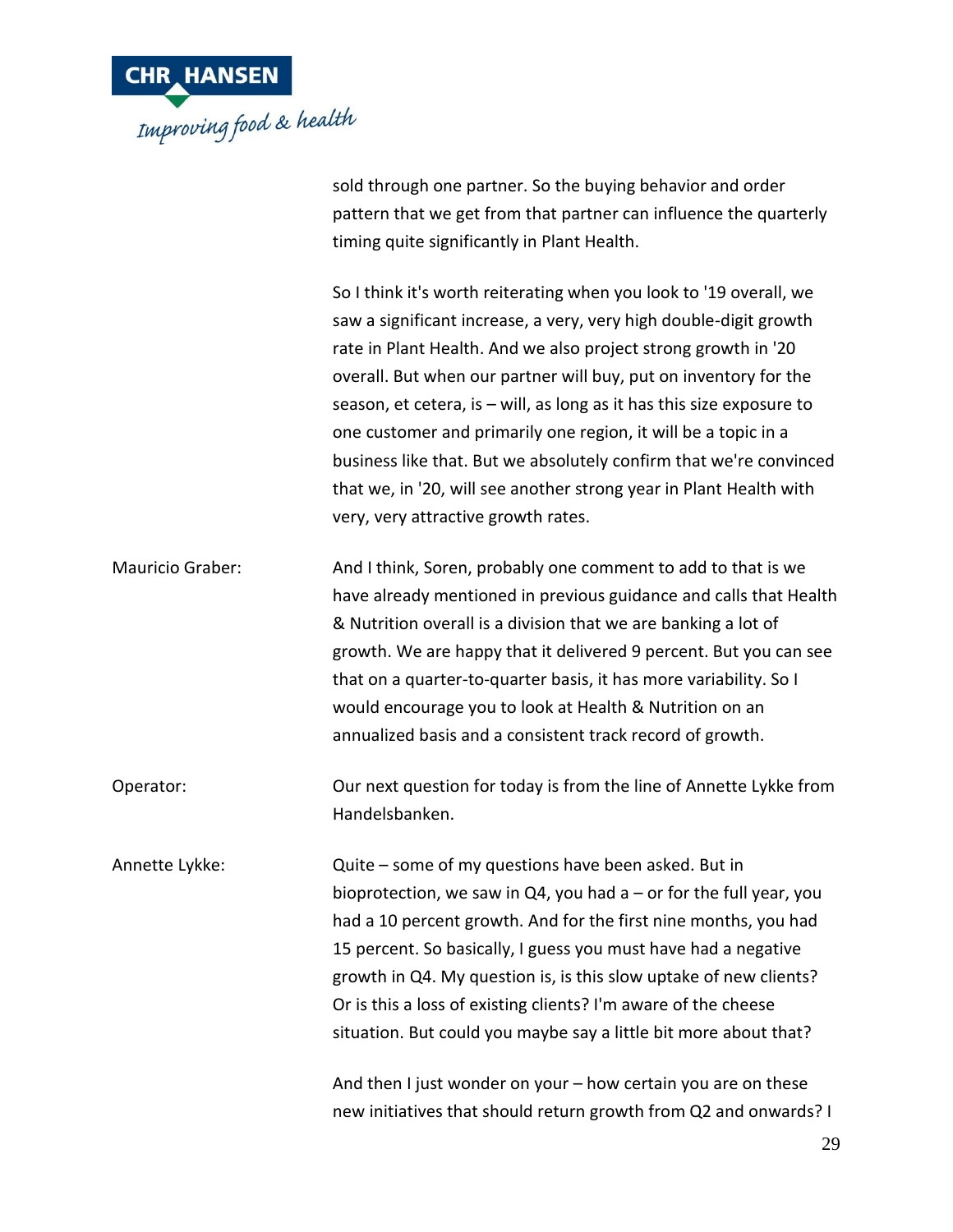

mean the lower Q1 relates to macroeconomic challenges. And do these macro challenges have to improve before you see high growth from Q2? Or what are – as it also was as before, the most essential assumptions to return to grow from Q2 and onwards?

Søren Westh Lonning: Yes. Let me – Annette, let me address your first questions regarding biop. First and foremost, it's not – we grew slightly in bio-p in Q1, so it's not negative, just to be clear about that. Now the key reason, in addition to cheese, is not related to big losses of clients in bioprotection. We continue to have a very solid customer base. We continue to have a very solid pipeline of projects that we execute on and we are winning good projects. That being said, when you look to it, I mean, Q4 was the quarter last year where we launched second-generation bio-p and there was some immediate uptick from that, that makes the comparable a bit tougher.

> The other part is that as this is still a relatively new concept for several customers, there are still some optimization done in terms of how much the customers are using it across the product portfolio, finding – experimenting to find the exact right doses that works for them, et cetera. So there will be some of these factors also influencing the momentum.

So in addition to cheese, it's a tough baseline and then there are these customers that are still learning how to really use it. But we've not had losses as such in bio-p. And it's not a question of competition becoming much fiercer in this space. I mean we have competitors, but it's not – the picture hasn't changed much over the last couple of quarters.

Mauricio Graber: And I think, Annette, to your question on the Q1 versus the Q4, I think it's less about the macroeconomic effects and more about the one-off effects or the timings of our execution that I have mentioned. So in Q1, we had a lower momentum, given because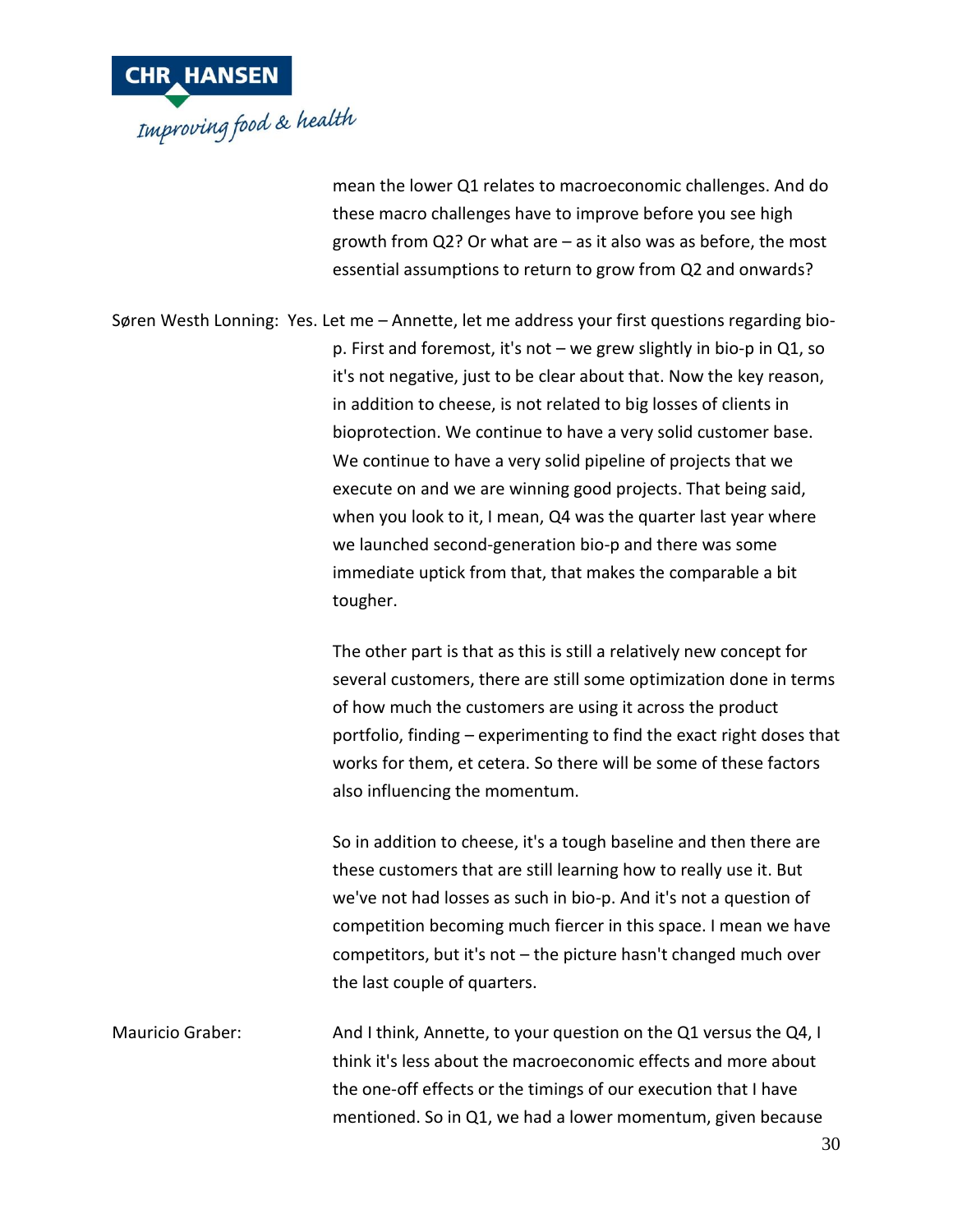

of the timing of orders that we have discussed overall in Health & Nutrition, particularly in Plant Health and in Human Health highlighted by Soren, and also the normalization of inventory stocks in our distributors in Food Cultures & Enzymes.

So those, and some of the lingering of the macroeconomic factors. But when we look at our predictive information in our pipeline and our level of activity to customers, we have a strong conviction on our Q2 to Q4 microbial platform coming back to the range of growth that the business has to deliver.

Søren Westh Lonning: I think we would traditionally close the Q&A session here. But I think given the questions that's been and so on, we can open up for a few more questions and extend the Q&A to make sure we address the questions that you have.

Operator: Our next question is on the line of Faham Baig from Credit Suisse.

Faham Baig: Can I start with the topic of adjacencies because you've mentioned it for a couple of years now, that we haven't actually seen anything put into practice? So when you think about adjacencies, sorry, I should say, what do you mean by that? What sort of categories or technologies could we think about when Chr. Hansen is looking at its adjacent categories? That's my first question.

> The second question is that the majority of your gross margin expansion this year was reinvested in sales and marketing. Could you identify specific areas where that investment is going?

And secondly, related to that, gross margin expansion has been slowing sequentially. So I think – or think it's probably lower next year than it was this year. And at the same time, you're anticipating your margins are maintained. So should we not expect more investment in order to maintain your top line growth rate? That's my second question.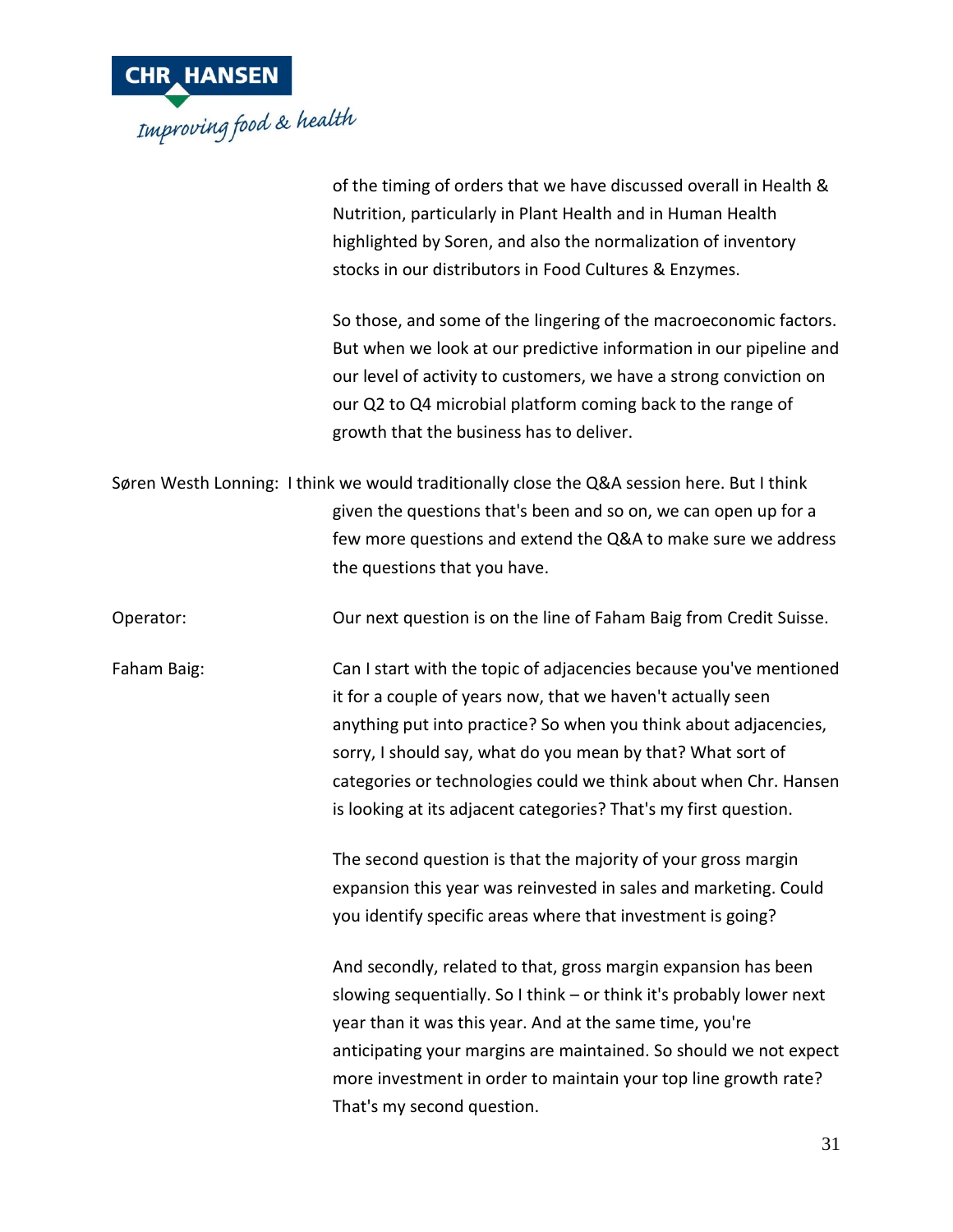

|                  | And the final question is just on your market growth rate.<br>Historically at Chr. Hansen, we've become accustomed to a end<br>market growth rate of 3 percent to 4 percent. What do you think<br>that market growth rate is today? And how do you see it<br>developing?                                                                                                                                                                                                            |
|------------------|-------------------------------------------------------------------------------------------------------------------------------------------------------------------------------------------------------------------------------------------------------------------------------------------------------------------------------------------------------------------------------------------------------------------------------------------------------------------------------------|
| Mauricio Graber: | Answer a little bit the first ones and pass it on to Soren for your<br>last questions. So on adjacencies, some of the exciting adjacencies<br>that I can mention in Food Cultures & Enzymes, for example,<br>would be the whole area of fermented beverages.                                                                                                                                                                                                                        |
|                  | And the growth of fermented beverages within the beverage<br>category has been tremendous. You see all the type of kombucha<br>beverages, near beer beverages. And in many of those fermented<br>beverages, we're deploying our technology for either<br>fermentation or also probiotics. And we have some really exciting<br>technologies for - that are microbial-based for zero-alcohol beer,<br>et cetera. So a large (flow) from a highly energized team dedicated<br>to that. |
|                  | Plant-based is another part of that. You see plant-based solutions<br>being developed as alternative to other type of protein, dairy,<br>meat proteins. Most of those require a fermentation process as<br>well. And we have a lot of new wins in helping those leaders in<br>those categories to convert to those categories. Those are actually<br>monetized already on sales, so we are active in those adjacencies<br>and not only talking about that.                          |
|                  | On the areas of investments, I will highlight 3. So one of them is<br>research and development. And precisely, for example, for these<br>adjacencies, we are growing our capabilities in R&D to develop<br>microbial solutions for plant-based solutions for fermented<br>beverages for our new generation of bioprotection and expanding<br>our scientific base on that. We also continue to invest in our                                                                         |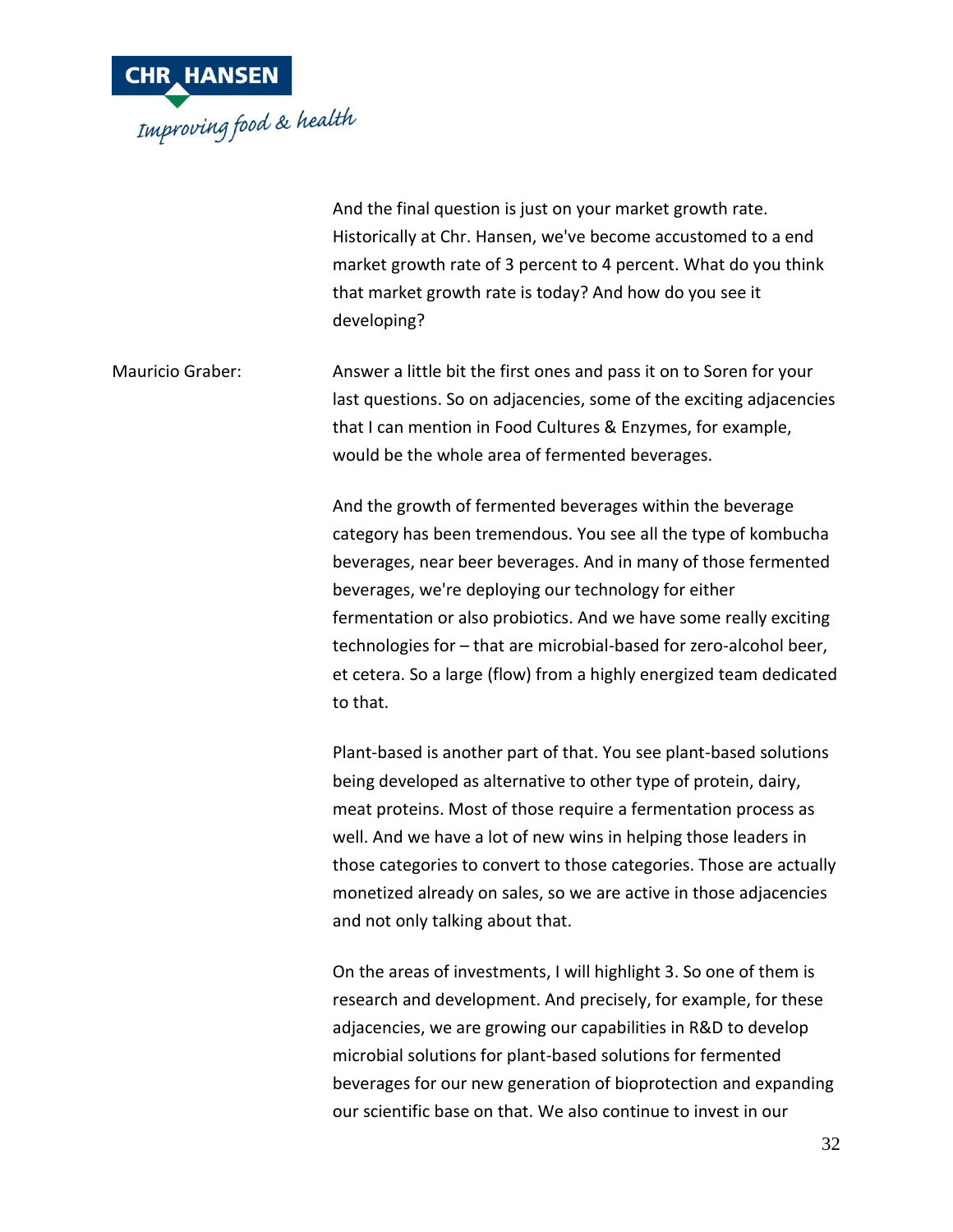

bioprotection team. And we mentioned in our call our digital services, which is another area we're investing to create a basis of digital services for our Food Cultures & Enzymes.

Soren, you may want to complement that and answer the question on (beyond the range).

Søren Westh Lonning: Yes. In terms of the gross margin that you allude to, I think it's important to split it a little bit business-by-business area. So when it comes to Health & Nutrition, the key driver is really product mix. And that can be a little bit volatile from quarter-to-quarter. In Natural Colors, we saw the largest effect of our raw material impact in the first half of the year and sort of operational efficiencies kicking in during the year but coming down during the year because of the raw material impact.

> And if you look to Food Cultures & Enzymes, we guided already from the beginning of the year that we would expect a much tougher baseline in the second half of the year, particularly Q4. Still, we were able to deliver a very strong underlying scalability from our production setup during the year. But there was some inventory movements and all of that, that sort of skewed the picture a little bit in Q4.

So I would say overall, we are quite pleased with the development in gross margin. Don't overinterpret it, the Q4 part here. When I move into FY '20, I would say that probably the area where we expect most positive impact in gross margin will be from Food Cultures & Enzymes, given that we will continue to gain some scalability benefits in that part of the business, so just to give a little bit of guidance to where we believe that will come from.

You had – I hope that answered the questions on gross margin. You had some questions regarding also the end market. And the 3 percent to 4 percent, I believe, is a reference to especially the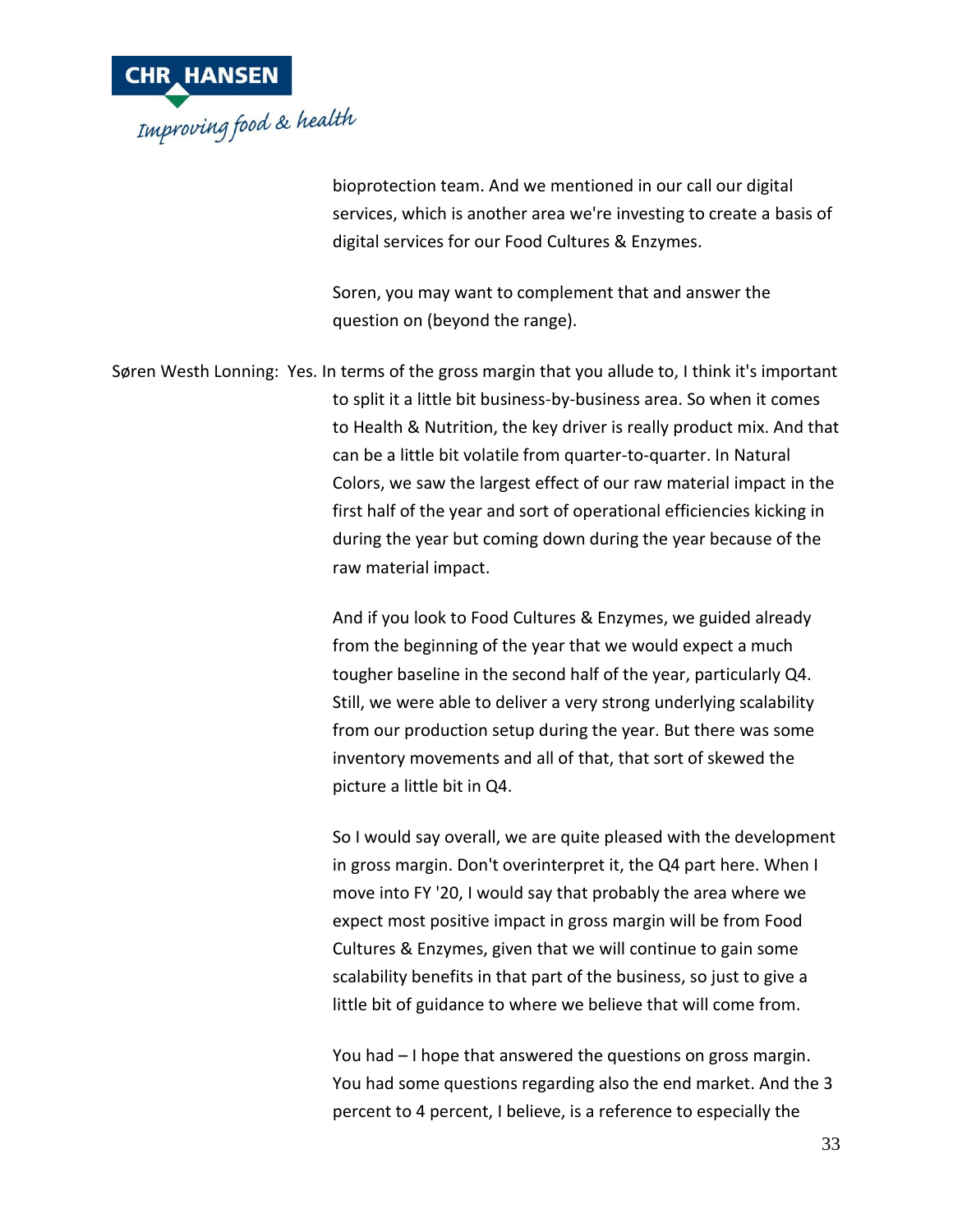

|                         | dairy segment in Food Cultures & Enzymes. And what I can say is<br>that over the last 12 months, we've probably more seen a market<br>growing to the tune of around 2 percent, 2.5 percent. So<br>fermented milk has been growing at a lower level. It's more been<br>these 2 percent, 2.5 percent during the year, not least because<br>emerging market not growing to the extent that we have seen<br>historically.                                                          |
|-------------------------|--------------------------------------------------------------------------------------------------------------------------------------------------------------------------------------------------------------------------------------------------------------------------------------------------------------------------------------------------------------------------------------------------------------------------------------------------------------------------------|
|                         | And the other component is cheese, which has been around 2<br>percent for the full year, but where we've seen a gradual, you can<br>say, slowdown in growth during the year. So the cheese market in<br>the U.S. are producing at a high level, but growth is not to the<br>level that we saw early on in our financial year '19.                                                                                                                                              |
|                         | So there are some dynamics there on the end market growth that<br>is also playing in. But as we said many times before, I mean, our<br>ambition in Food Cultures & Enzymes is not to grow in line with<br>the market. Of course, we are affected by the end market growth.<br>But our growth model really builds on a lot of levers in addition to<br>market growth. And those are the ones that we can really work on<br>to grow the business.                                |
| Faham Baig:             | Can I just have one follow-up maybe and focusing on the first part<br>of the question, which is on adjacencies? How does Chr. Hansen,<br>being a dairy company for the last 100 years-or-so, pivot itself into<br>different categories without really acquiring expertise?                                                                                                                                                                                                     |
| <b>Mauricio Graber:</b> | Well, I think the $-$ that's why we call it adjacencies because there<br>are adjacencies that are very close to our capabilities. So if you<br>look at plant-based, plant-based, you need to understand<br>fermentation and that is what we do in dairy. Plus from a go-to-<br>market, many $-$ it's many of the dairy customers that have been<br>also the leaders in developing plant-based alternatives. So I think<br>we have the go-to-market and we have the technology. |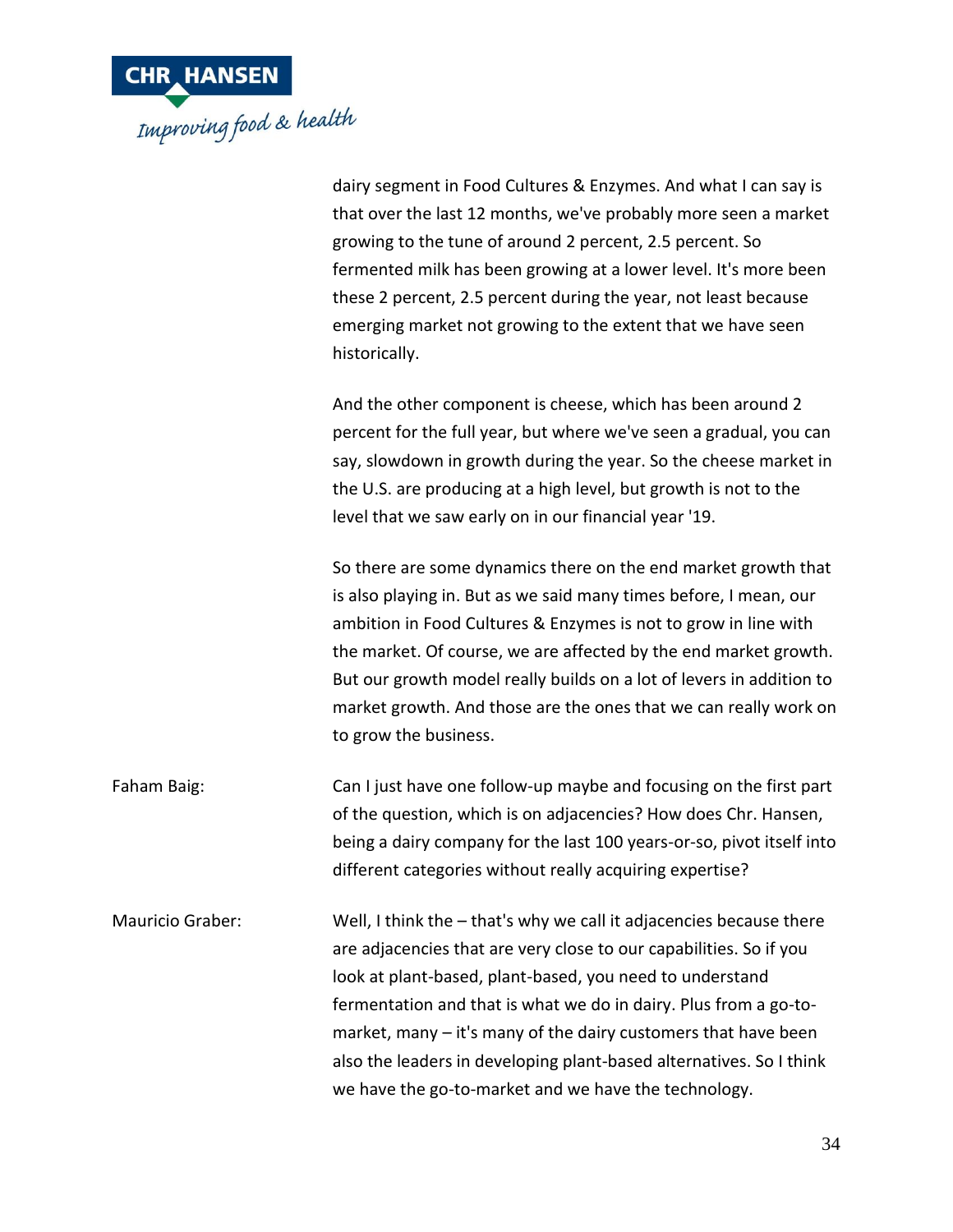

|                  | You're right that in fermented beverages, we have the expertise.<br>But in some cases, we are building relationships with new<br>customers. And that is important for us to expand our coverage,<br>which is also one of the areas where we have invested.                                                                                                                                                                                                                  |
|------------------|-----------------------------------------------------------------------------------------------------------------------------------------------------------------------------------------------------------------------------------------------------------------------------------------------------------------------------------------------------------------------------------------------------------------------------------------------------------------------------|
| Operator:        | And our last question for today is from the line of Lars Topholm<br>from Carnegie.                                                                                                                                                                                                                                                                                                                                                                                          |
| Lars Topholm:    | Yes. A couple of additional questions, it's around M&A. So the first<br>one, which I'm sure you're sick and tired of getting, but why are<br>you the correct owner of Natural Colors?                                                                                                                                                                                                                                                                                       |
|                  | The second one, hopefully more intelligent. So there are a couple of assets being shopped<br>Glycom, here in Denmark, for example; CSK<br>around right now:<br>down in Holland, which among other things, contains a culture<br>business. I know you can probably not be very specific but what is<br>your view on larger M&A, Mauricio? And is it completely<br>unrealistic to assume you could buy one of these or another larger<br>asset within the next 12, 18 months? |
| Mauricio Graber: | Thank you, Lars. So on Natural Colors first, I mean it is a recurring<br>question. I think I would expect the question, particularly given the<br>challenging performance of Natural Colors because you could say,<br>if you take out Natural Colors, our performance of last year as far<br>as growth would have been a lot stronger.                                                                                                                                      |
|                  | However, it still had a return on invested capital north of 24<br>percent. And we understand the business quite well. So it - there's<br>nothing new for you. It does not have a great amount of synergy<br>with our microbial platform. But its natural solution is on trend,<br>and we believe that the conversions in Natural Colors in the North<br>American market represent a large opportunity. So that's Natural<br>Colors. On the                                  |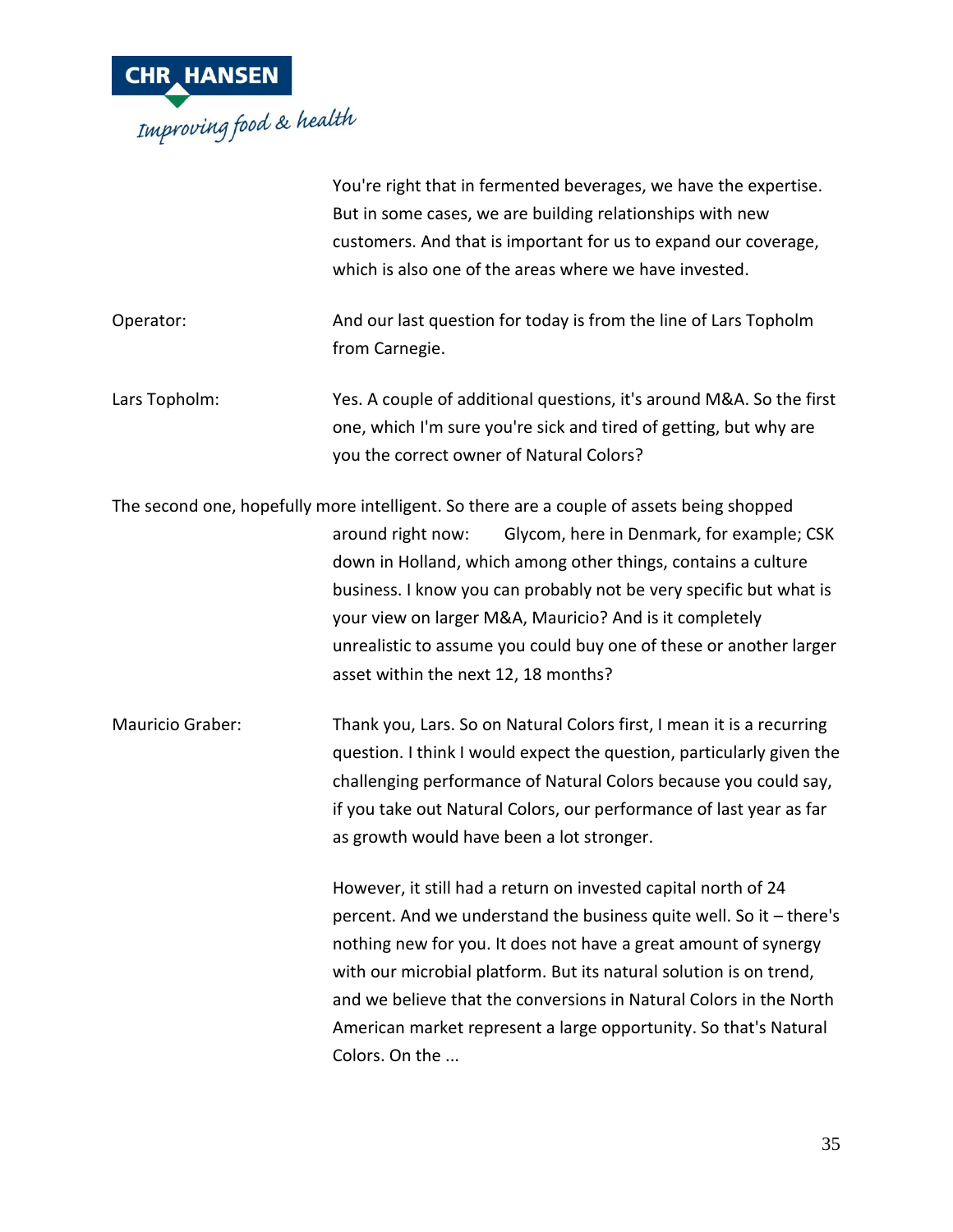

| Lars Topholm:           | Mauricio, sorry, if I can just interrupt. Because I mean those<br>dynamics, we know. But that doesn't answer the question<br>whether you are the right owner or the best owner, because if<br>return on invested capital is attractive, presumably selling it would<br>give you a price that reflects that attractiveness, wouldn't it?                                                                                                                                                                                                                                                                                                                          |
|-------------------------|------------------------------------------------------------------------------------------------------------------------------------------------------------------------------------------------------------------------------------------------------------------------------------------------------------------------------------------------------------------------------------------------------------------------------------------------------------------------------------------------------------------------------------------------------------------------------------------------------------------------------------------------------------------|
| <b>Mauricio Graber:</b> | We've always said that we run and execute that business to our<br>best of our ability. If somebody thought they were better owners<br>and were prepared to sort of pay the price for better ownership of<br>that business, we would consider that. But we don't have a formal<br>process to sell Natural Colors, just to be clear on any rumors<br>around that.                                                                                                                                                                                                                                                                                                  |
|                         | On the others that you mentioned, without commenting on any<br>special M&A, I would say you are right. I mentioned that we are in<br>a very dynamic moment in the industry. Our major competitor,<br>DowDuPont, is up for sale. We know that we cannot participate in<br>that. But there's very exciting opportunities within the bioscience<br>microbial space, where we play. And I think we have to recognize<br>which one of those could enhance Chr. Hansen's value and long-<br>term industry leadership. And I think we will give them fair<br>considerations on what they represent and why would be the<br>potentially good owners of those businesses. |
| Lars Topholm:           | Sorry, is infant nutrition sort of more attractive than your average<br>segment?                                                                                                                                                                                                                                                                                                                                                                                                                                                                                                                                                                                 |
| Mauricio Graber:        | So let's tackle - let's not talk about Glycom, but let's talk about<br>HMO, just to be clear. So, you saw from our report that infant<br>formula has been a growth engine for our Human Health business.<br>And we believe that infant formula and nutrition is something that<br>has a lot of positives. So we will study the HMO market. It's a<br>prebiotic. What are the potential synergies, go-to-market? Is it<br>interesting? Will HMO remain as a differentiated technology? Will                                                                                                                                                                       |